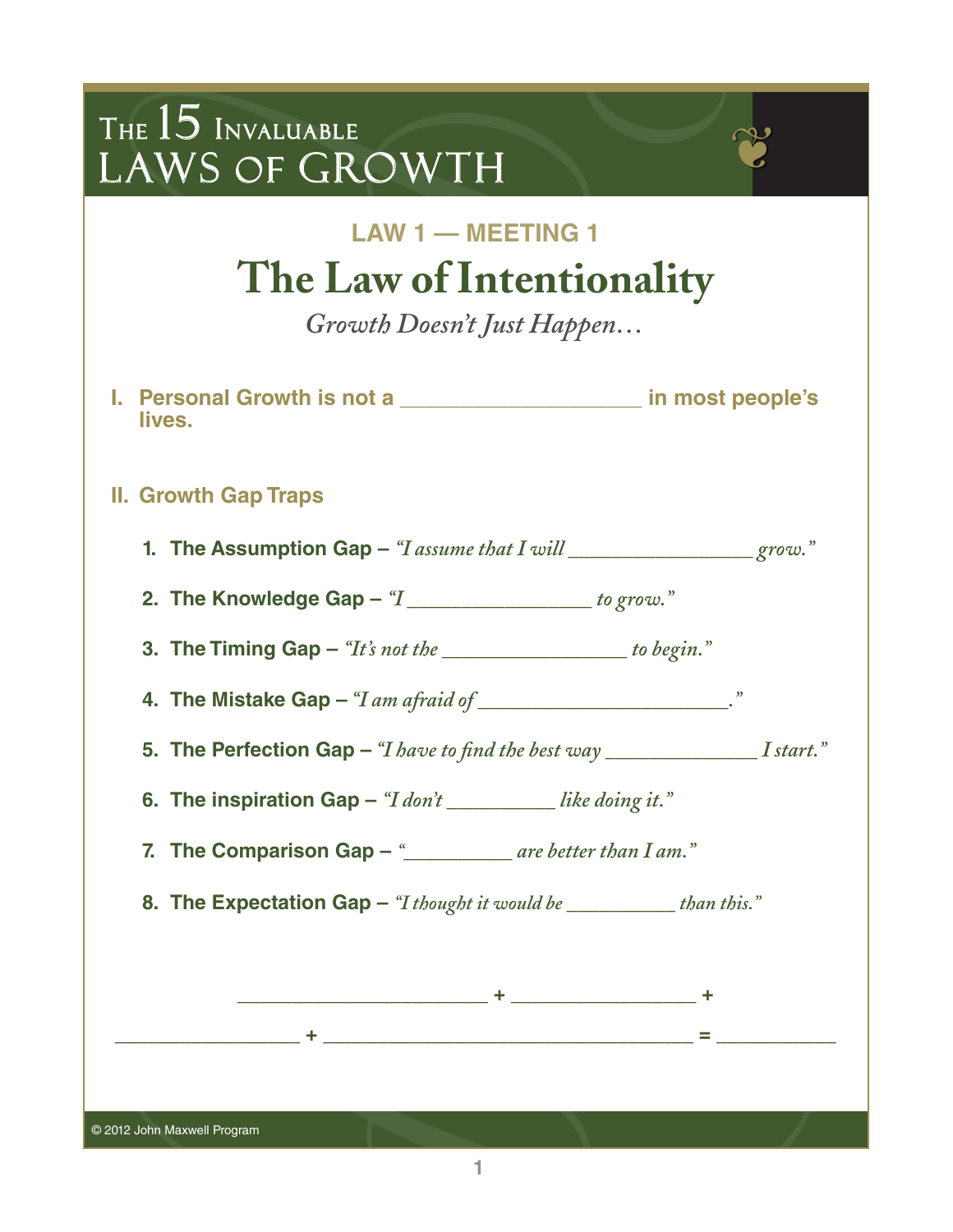### **IV. MAKING THE TRANSITION TO INTENTIONAL GROWTH**

|                                                                                                                                                                                                                                      |  | <b>B.</b> Do It _________ |  |                           |                                                                             |  |    |
|--------------------------------------------------------------------------------------------------------------------------------------------------------------------------------------------------------------------------------------|--|---------------------------|--|---------------------------|-----------------------------------------------------------------------------|--|----|
|                                                                                                                                                                                                                                      |  |                           |  |                           |                                                                             |  |    |
|                                                                                                                                                                                                                                      |  |                           |  |                           |                                                                             |  |    |
| <b>Accidental Growth</b>                                                                                                                                                                                                             |  |                           |  | <b>Intentional Growth</b> |                                                                             |  |    |
| 0                                                                                                                                                                                                                                    |  |                           |  |                           | $1 \qquad 2 \qquad 3 \qquad 4 \qquad 5 \qquad 6 \qquad 7 \qquad 8 \qquad 9$ |  | 10 |
| Plans to start tomorrow ——————————————————— Insists on starting now                                                                                                                                                                  |  |                           |  |                           |                                                                             |  |    |
|                                                                                                                                                                                                                                      |  |                           |  |                           |                                                                             |  |    |
| Learns only from mistakes <b>Construction</b> Learns before mistakes                                                                                                                                                                 |  |                           |  |                           |                                                                             |  |    |
|                                                                                                                                                                                                                                      |  |                           |  |                           |                                                                             |  |    |
|                                                                                                                                                                                                                                      |  |                           |  |                           |                                                                             |  |    |
| Falls into bad habits <u>- and the second of the second of the second second into bad habits</u>                                                                                                                                     |  |                           |  |                           |                                                                             |  |    |
|                                                                                                                                                                                                                                      |  |                           |  |                           |                                                                             |  |    |
| Plays it safe <u>expressions and the same proposed of the same proposed of the same proposed of the same proposed of the same proposed of the same proposed of the same proposed of the same proposed of the same proposed of th</u> |  |                           |  |                           |                                                                             |  |    |
|                                                                                                                                                                                                                                      |  |                           |  |                           |                                                                             |  |    |
| Relies on talent - Committee Committee Committee Committee Committee Committee Committee Committee Committee C                                                                                                                       |  |                           |  |                           |                                                                             |  |    |
| Stops learning after graduation — <b>Constanting and Stops Learning</b> Never stops learning                                                                                                                                         |  |                           |  |                           |                                                                             |  |    |

© 2012 John Maxwell Program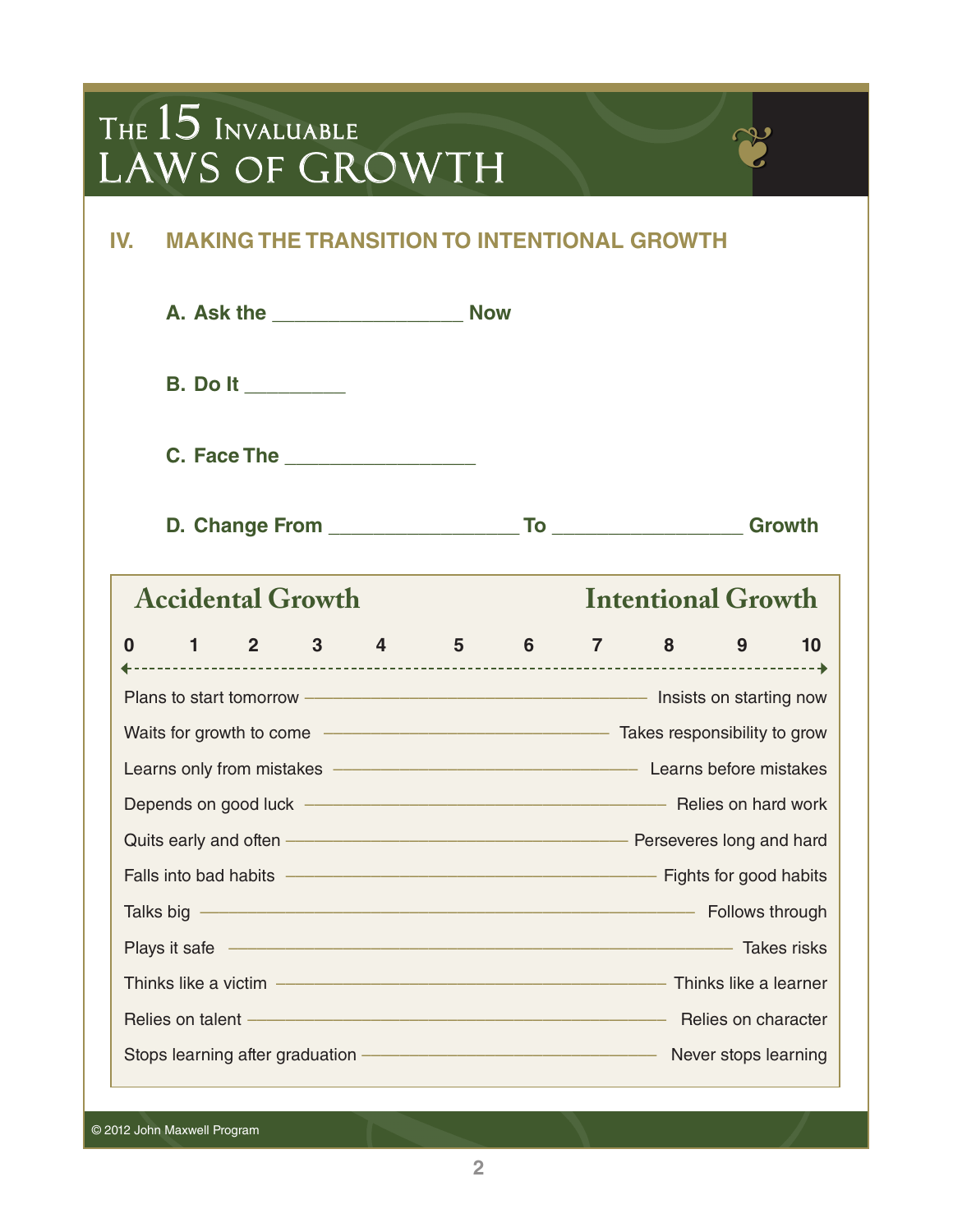

**Reviewing the Gaps, ask yourself which of these gaps has presented the greatest challenge for you?**

- **1. The Assumption Gap** *I assume I will automatically grow*
- **2. The Knowledge Gap** *I don't know how to grow*
- **3. The timing Gap** *It's not the right time to grow*
- **4. The Mistake Gap** *I am afraid of growing*
- **5. The Perfection Gap** *I have to find the best way before I can start growing*
- **6. The Inspiration Gap** *I don't feel like growing*
- **7. The Comparison Gap** *Others are better than I am*
- **8. The Expectation Gap** *I thought it would be easier than this*

### **OVERCOME GROWING PAINS**

*(Specific Steps to Amazing Growth)* 

**Want to really grow?** Take some time and write out a growth plan to address each area above. And take the first step TODAY to grow.

Look at your calendar for the next year: Schedule specific, timed and focused growth plans. If you think you don't have to time to schedule something else, imagine what last year could have looked like if you had scheduled plans for growing.

Remember, growing is not a goal, but a life-long process that MUST start with being intentional. While scheduling growth time may seem simplistic, it IS the beginning of action intention.

**Read the next chapter this week –** *The Law of Awareness*

© 2012 John Maxwell Program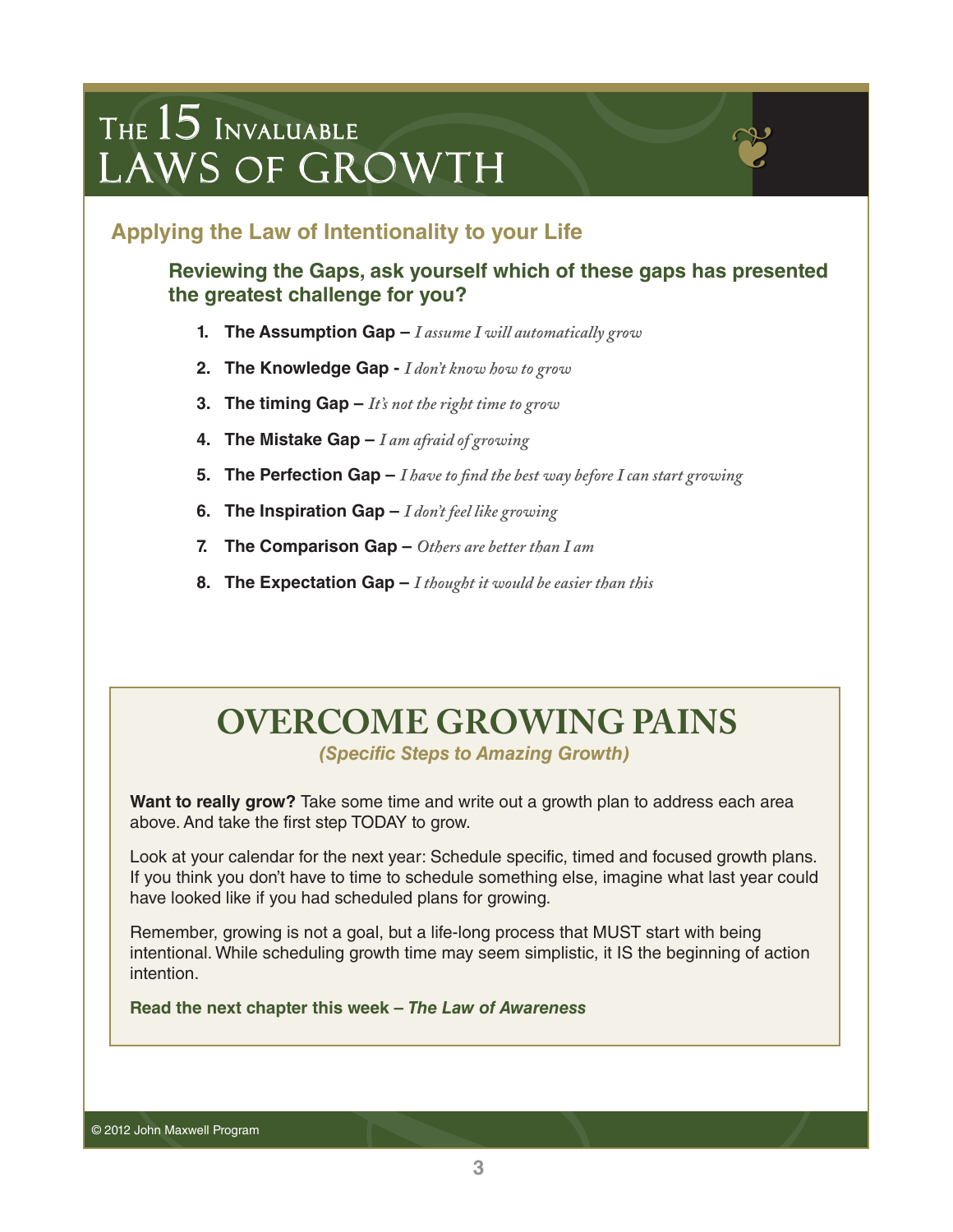| THE $15$ Invaluable<br>LAWS OF GROWTH |                                                                                                                                                |
|---------------------------------------|------------------------------------------------------------------------------------------------------------------------------------------------|
|                                       | <b>LAW 2 – MEETING 2</b><br>The Law of Awareness<br>You Must Know Yourself To Grow Yourself                                                    |
|                                       | I. Do You Have A Sense Of _____________?                                                                                                       |
|                                       | A. To grow yourself, you must know the following:                                                                                              |
|                                       | 1. $\qquad \qquad$                                                                                                                             |
|                                       |                                                                                                                                                |
|                                       |                                                                                                                                                |
|                                       |                                                                                                                                                |
|                                       | A. To reach your full potential, you MUST know _________________________________                                                               |
|                                       |                                                                                                                                                |
|                                       | II. There are three kinds of people when it comes to finding direction:<br>A. People who __________________________ what they would like to do |
|                                       | They are confused                                                                                                                              |
|                                       | B. People who ____________ what they want to do, but _________________                                                                         |
|                                       | They are frustrated                                                                                                                            |
|                                       | C. People who know what they want to do, and do it.                                                                                            |
|                                       | These people are fulfilled.                                                                                                                    |
|                                       |                                                                                                                                                |
|                                       |                                                                                                                                                |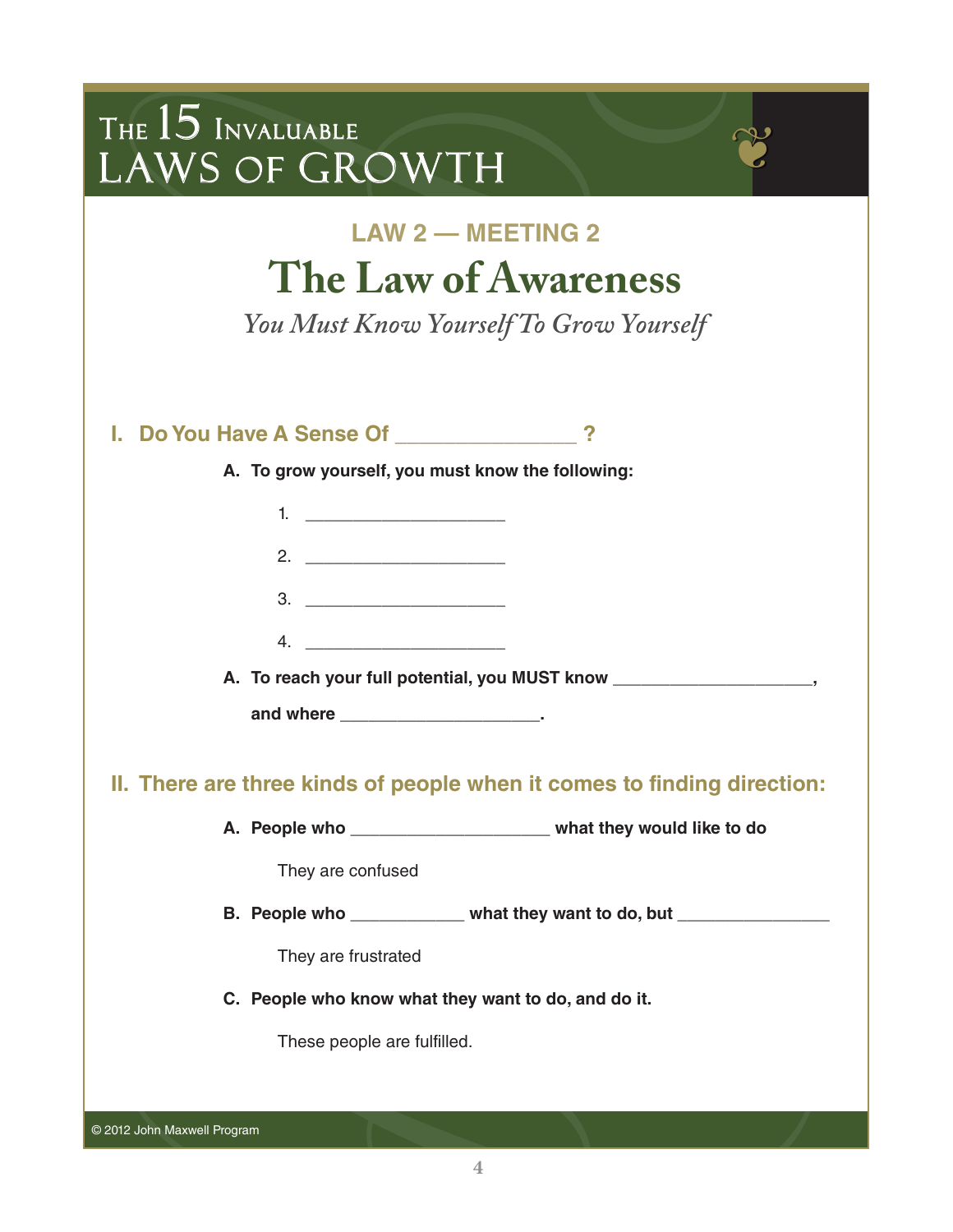|                                                                  | III. How To Find Your Passion and Purpose         |                                                                                |  |  |
|------------------------------------------------------------------|---------------------------------------------------|--------------------------------------------------------------------------------|--|--|
|                                                                  | A. Discuss the need for personal "______________  | ,,,<br>1. What does it mean to be personally aware?                            |  |  |
|                                                                  | B. Do you like what you are ______________?       |                                                                                |  |  |
|                                                                  | C. What would you _______________?                |                                                                                |  |  |
|                                                                  | D. Can you ______ what you would like to do?      |                                                                                |  |  |
| E. Do you know _______ you want to do what you would like to do? |                                                   |                                                                                |  |  |
| Do you know what to do so you can do what you want to do?<br>Е.  |                                                   |                                                                                |  |  |
|                                                                  |                                                   | 1. _____________________ - Becoming very conscious of every choice you make.   |  |  |
|                                                                  | those who don't do it, is those who do it, do it. | 2. ________________________ - The major difference between those who do it and |  |  |
|                                                                  | coach, or personal accountability                 | 3. _____________________ - This can be shared accountability with a friend or  |  |  |
| 4.                                                               | minded in success?                                | - Who are the people you are attracting? Are they like-                        |  |  |
|                                                                  |                                                   |                                                                                |  |  |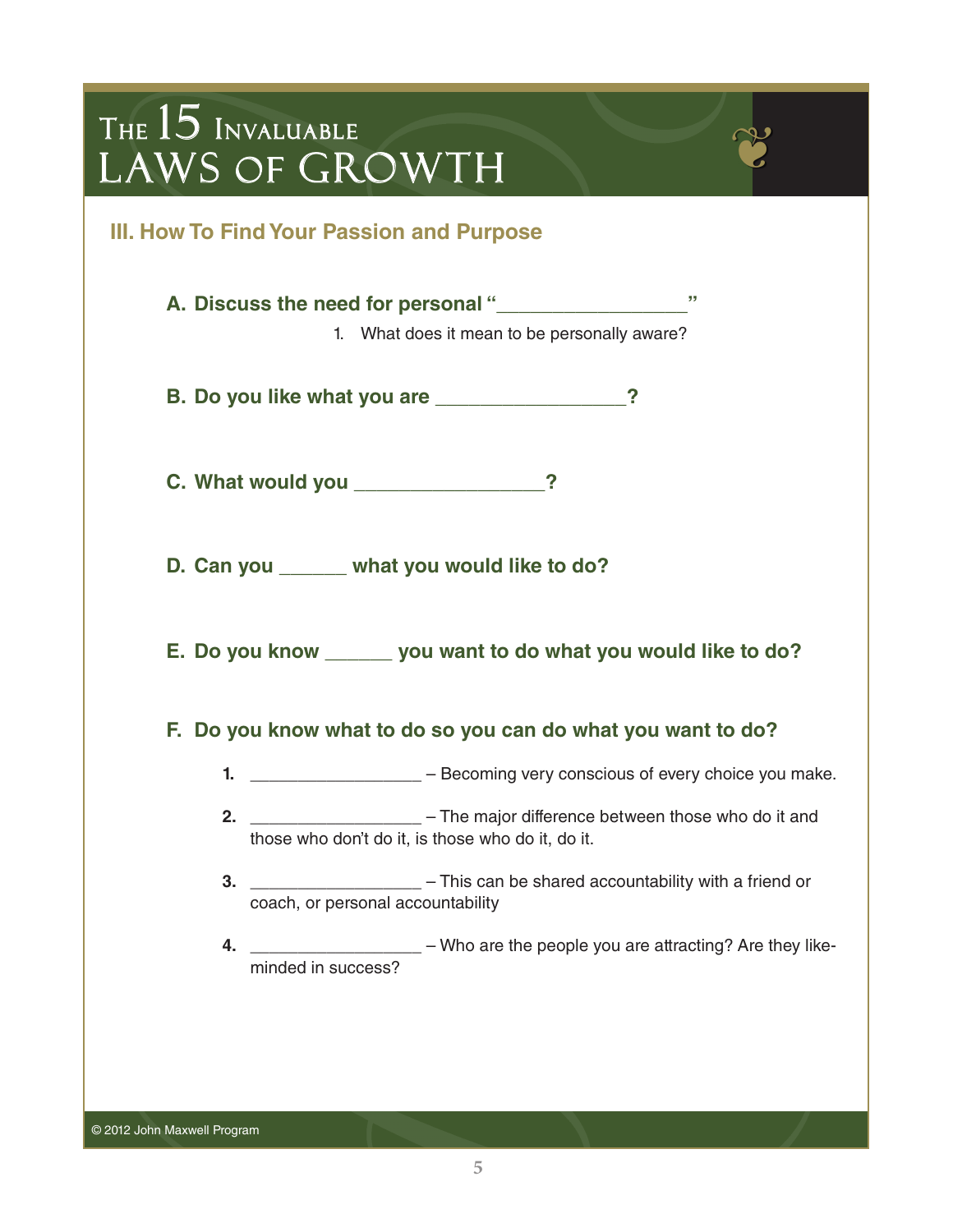

This is the question of mentors and coaches – do you have one or more?

- **1.**  $\blacksquare$  if you have to, pay people for their time and advise
- **2.** \_\_\_\_\_\_\_\_\_\_\_\_\_\_\_\_\_ Meet regularly with someone who can help you.
- **3.** \_\_\_\_\_\_\_\_\_\_\_\_\_\_\_\_\_ Learn from people even if you can't meet them.
- **4.** \_\_\_\_\_\_\_\_\_\_\_\_\_\_\_\_\_ Prepare for every interaction: don't wing it!
- **5.** \_\_\_\_\_\_\_\_\_\_\_\_\_\_\_\_\_ Reflect on each encounter and discover what you are learning
- **6.** \_\_\_\_\_\_\_\_\_\_\_\_\_\_\_\_\_\_\_\_ ALWAYS show appreciation for what you are learning from others.

#### **H. \_\_\_\_\_\_\_\_\_\_\_ you do what you would like to do with them?**

*If you find a mentor, you have some responsibilities to this relationship:*

- 1. Possess a teachable spirit
- 2. Always be prepared
- 3. Ask questions
- 4. Demonstrate learning from them
- 5. Be accountable

*If you are a mentor, you should focus your teaching on the following areas:*

- 1. Strengths
- 2. Temperament
- 3. Track Record
- 4. Passion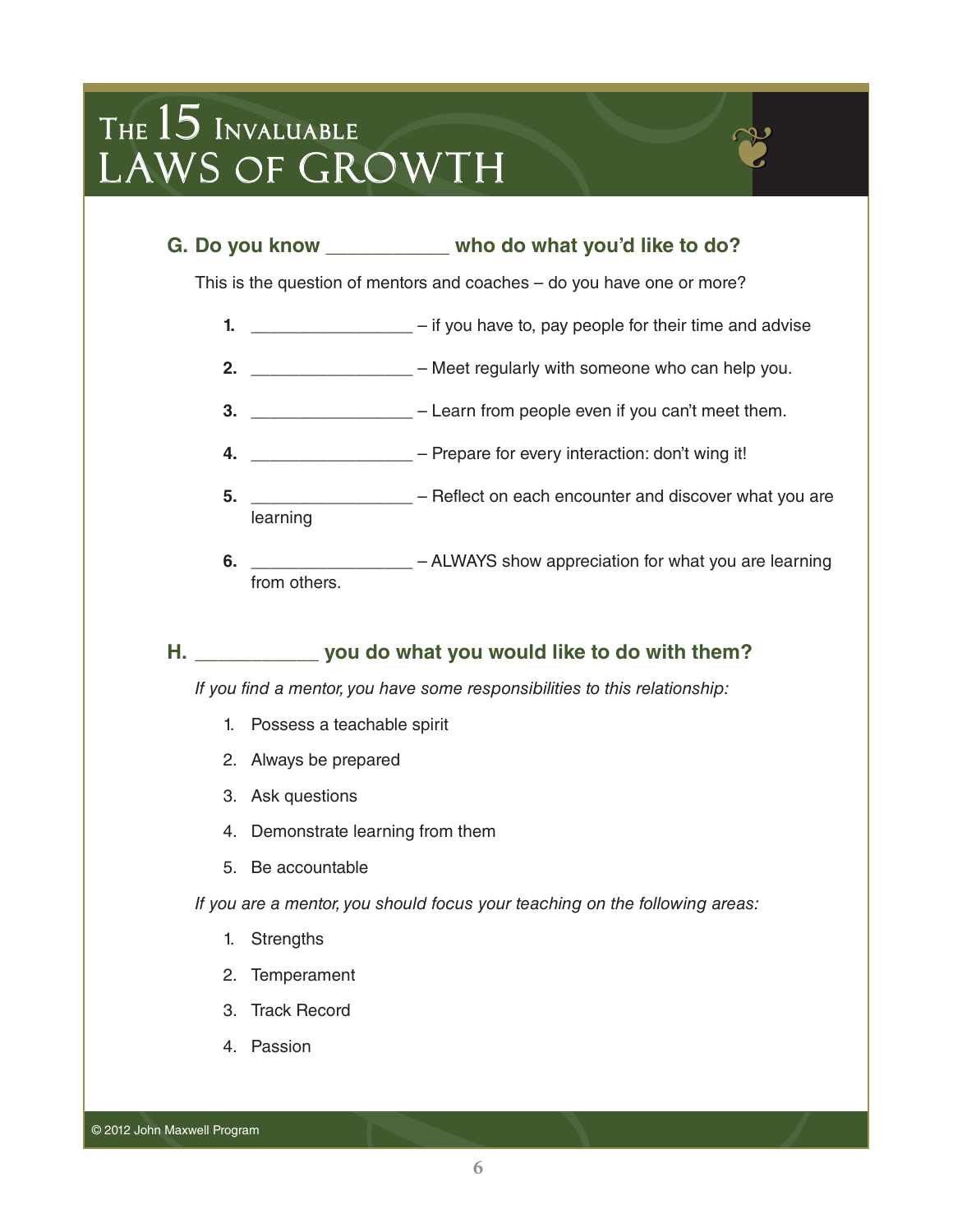- 5. Choices
- 6. Advice
- 7. Support and resources
- 8. Feedback
- 9. Encouragement

In the mentoring relationship, it is important for the mentee to explore his/her own learning by observing this process:

**Here is what I asked you… Here is what I heard you share with me… Here is what I did Now, can I ask your more questions?**

The goal is to find a mentoring relationship that is mutually beneficial.

**I. Will you \_\_\_\_\_\_\_\_\_\_\_\_\_\_\_\_\_ to do what you want to do?**

- **J. When can you \_\_\_\_\_\_\_\_\_\_\_\_\_\_\_ what you'd like to do?**
- **K. What will it \_\_\_\_\_\_\_\_\_\_ when you get to do what you want to do?**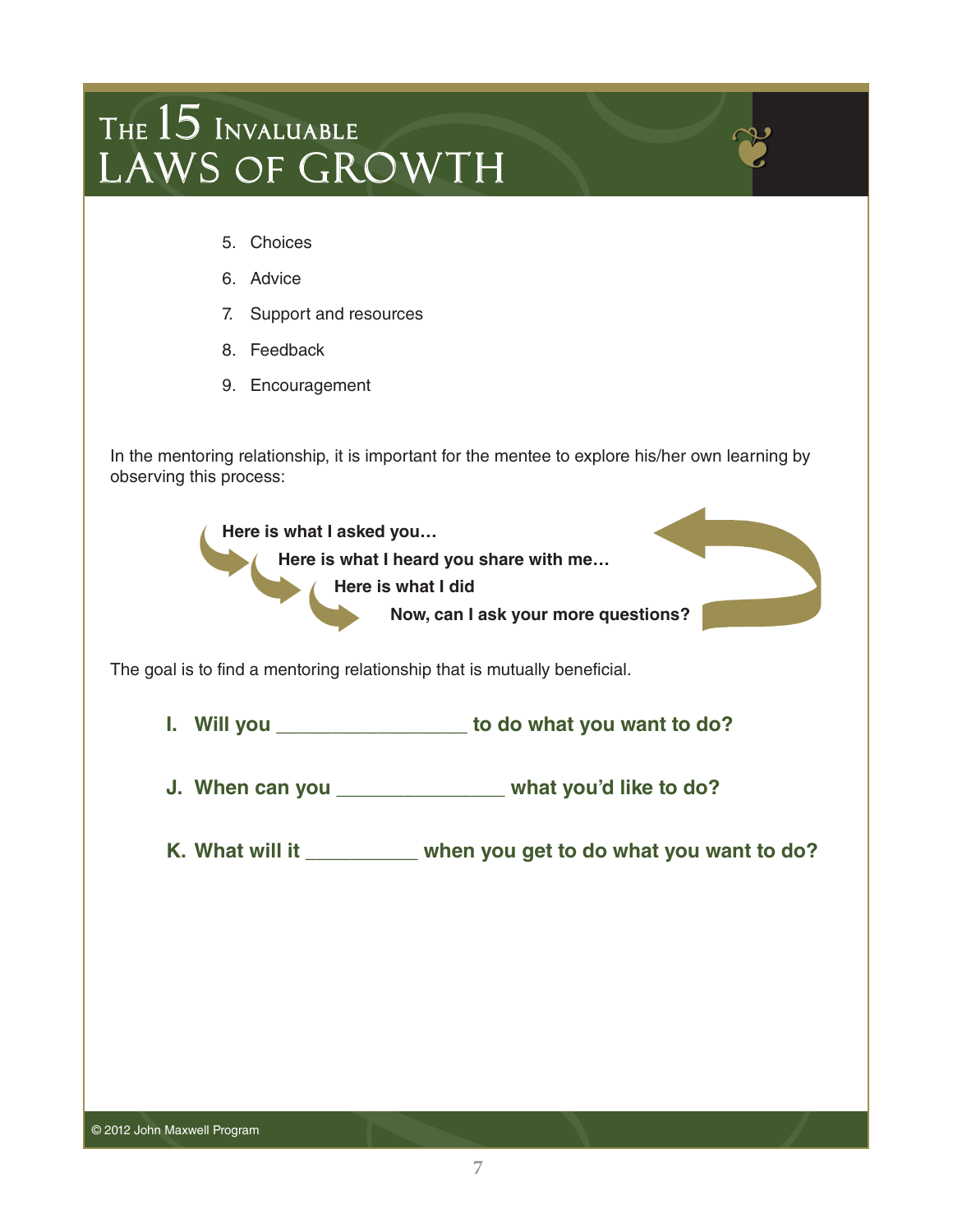

*(Specific Steps to Amazing Growth)* 

- **Spend some significant amount of time and answer these questions for your own life:**
- **What would you like to do?**
- **What talents, skills and opportunities do you possess that support your desire to do it?**
- **What are your motives for wanting to do it?**
- **What steps must you take (beginning today) to start doing what you want to do?**
	- Awareness
	- Action
	- Accountability
- **What advice can you get along the way?**
- **What price are you willing to pay?**
- **What will it cost in time?**
- **Resources?**
- **Sacrifices?**
- **Where do you most need to grow?**

**Start with strengths and the future more than weaknesses and the past.**

**Read the next chapter this week –** *The Law of The Mirror*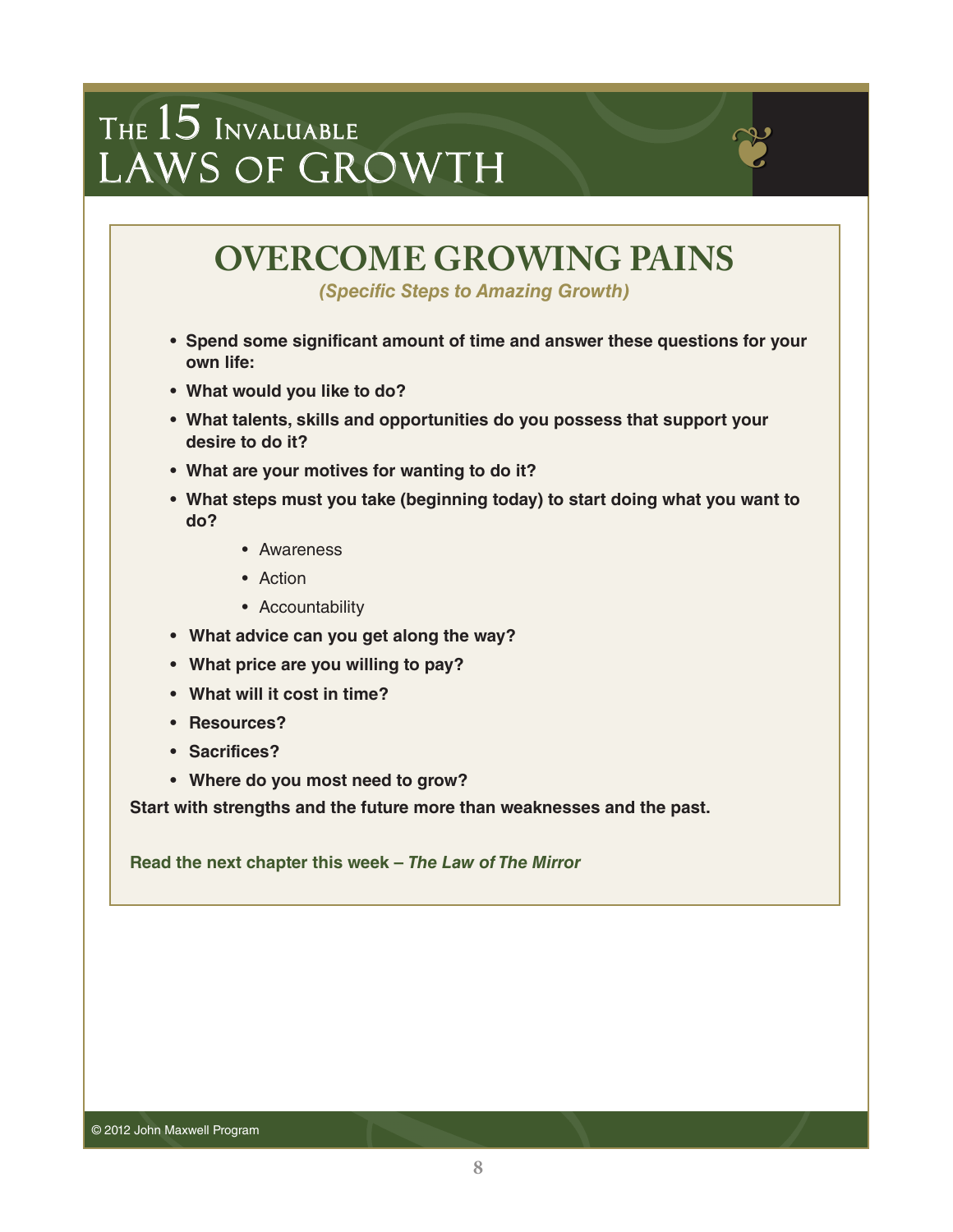### **LAW 3 — MEETING 3 The Law of The Mirror**

*You Must See Value In Yourself And Add Value To Yourself*

| A. Self esteem is the single most significant key to a person's ________________<br>B. Low self esteem puts a ceiling on our _____________<br>C. The value we place on ourselves is usually the value __________ place on<br>D. "If you place a small value on yourself, rest assured the world will not raise |
|----------------------------------------------------------------------------------------------------------------------------------------------------------------------------------------------------------------------------------------------------------------------------------------------------------------|
|                                                                                                                                                                                                                                                                                                                |
|                                                                                                                                                                                                                                                                                                                |
|                                                                                                                                                                                                                                                                                                                |
|                                                                                                                                                                                                                                                                                                                |
|                                                                                                                                                                                                                                                                                                                |
|                                                                                                                                                                                                                                                                                                                |
| B. What we "Say" about ourselves, we tend to believe. What we believe, we<br>tend to act. What we act, we tend to become.                                                                                                                                                                                      |
| C. No World record was ever set by someone who said, "I cannot do this"                                                                                                                                                                                                                                        |
|                                                                                                                                                                                                                                                                                                                |
| A. Making comparisons is an amazingly powerful attraction that is really just                                                                                                                                                                                                                                  |
| an _______________________________ to your own potential.                                                                                                                                                                                                                                                      |
|                                                                                                                                                                                                                                                                                                                |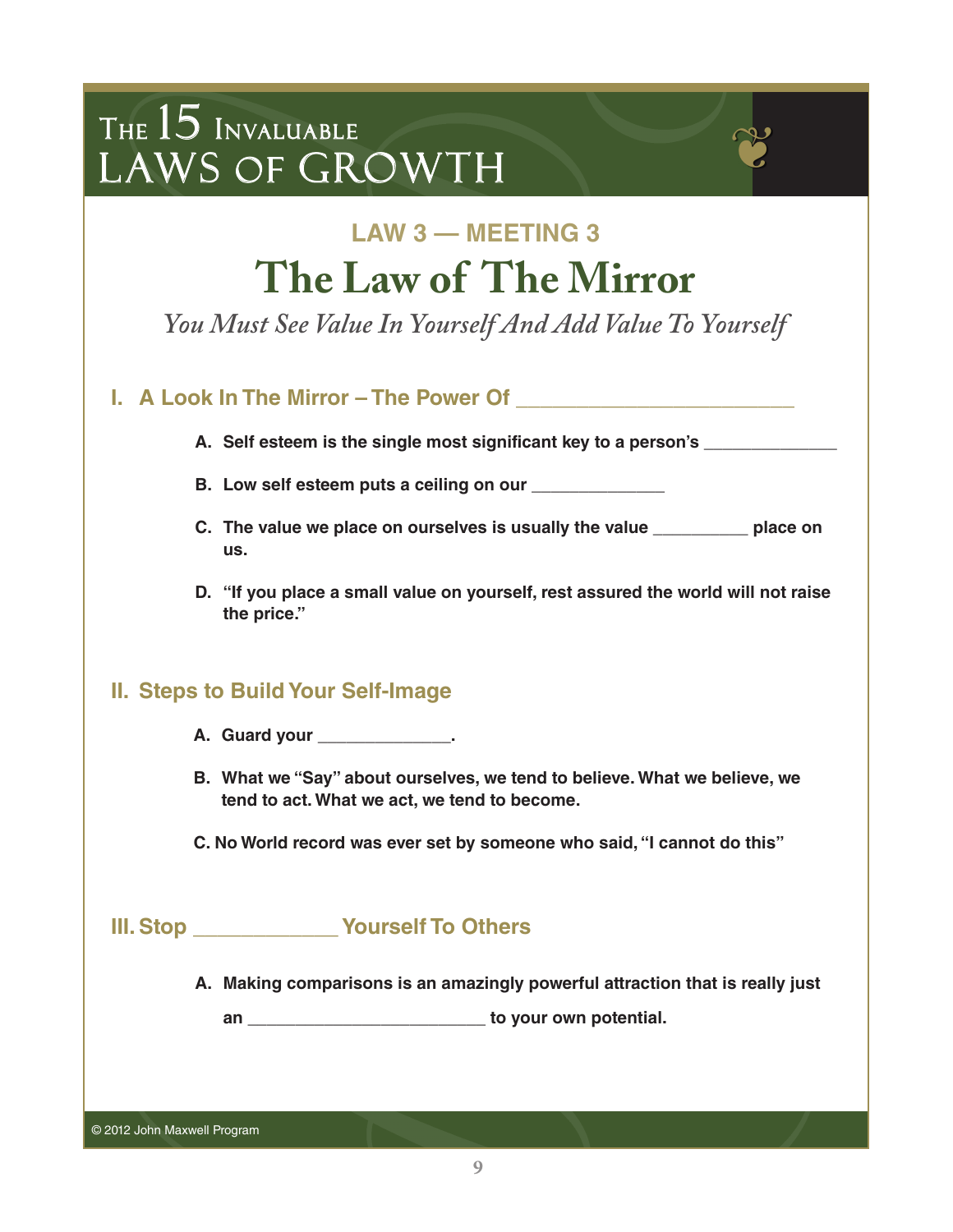| IV.       |                                                                                                               |                                                                         |  |  |  |  |
|-----------|---------------------------------------------------------------------------------------------------------------|-------------------------------------------------------------------------|--|--|--|--|
|           | A. Charles Schwab said, "When a man puts a limit on what he will do, he<br>places a limit on what he can do." |                                                                         |  |  |  |  |
|           | beliefs:                                                                                                      | B. Discuss these steps to transforming limiting beliefs into empowering |  |  |  |  |
|           |                                                                                                               |                                                                         |  |  |  |  |
|           |                                                                                                               | 2. __________________ how that belief limits you.                       |  |  |  |  |
|           |                                                                                                               | 3. __________________ how you want to act, feel, or think               |  |  |  |  |
|           |                                                                                                               | the permission to act, feel or think differently.                       |  |  |  |  |
| V.        | Add Value to ____________                                                                                     |                                                                         |  |  |  |  |
| VI.       | Do The <u>Community Even If It's The Hard Thing</u>                                                           |                                                                         |  |  |  |  |
| VII.      | <b>Life</b>                                                                                                   | <b>Practice A Small Discipline Daily In A Specific Are Of Your</b>      |  |  |  |  |
|           | <b>VIII. Celebrate Small Victories</b>                                                                        |                                                                         |  |  |  |  |
| IX.       | Embrace A<br><b>You Value</b>                                                                                 | <b>For Your Life Based On What</b>                                      |  |  |  |  |
| <b>X.</b> | <b>Practice the Community Contract Strategy</b>                                                               |                                                                         |  |  |  |  |
|           | © 2012 John Maxwell Program                                                                                   |                                                                         |  |  |  |  |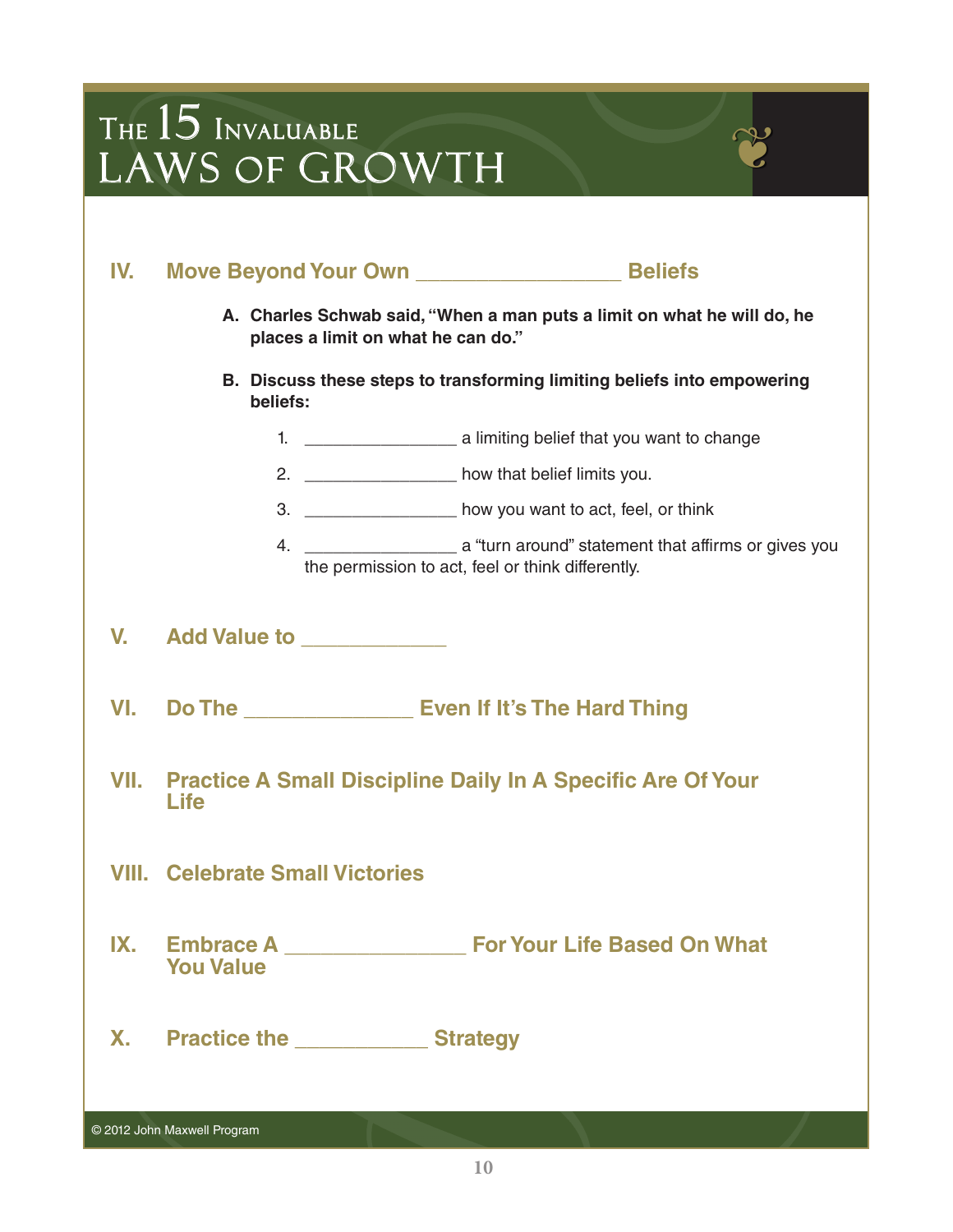**XI. Take \_\_\_\_\_\_\_\_\_\_\_\_\_\_ for Your Life**

### **OVERCOME GROWING PAINS**

*(Specific Steps to Amazing Growth)* 

- **Make a list of your best personal qualities.**
- **Review this list daily and add more as your awareness of yourself rises.**
- **It is known that "self-Talk" has a powerful effect on those who practice it: Negative self-talk to the negative and positive self-talk to the positive.**
- **Write down some positive self-talk narratives that you can review each day.**
- **Find a place to display positive statements about yourself that you can read each day. Track how often you practice positive self-talk**
- **Make specific scheduled time each day to focus on others. Write down other people's positive qualities and find a way to mention these things to them.**
- **Find specific activities that by their nature focus on other people.**

**Read the next chapter this week –** *The Law of Reflection*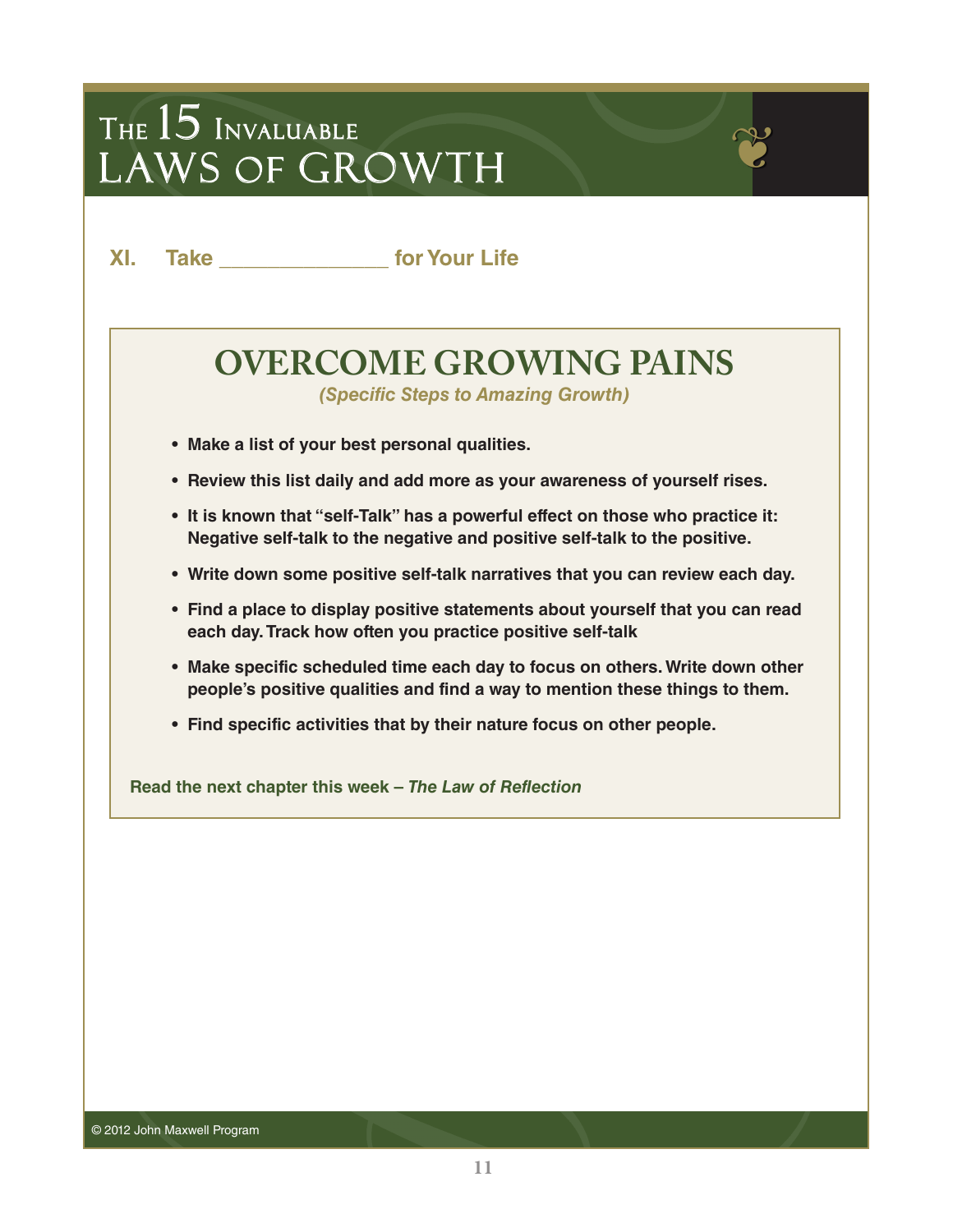| THE $15$ Invaluable<br>LAWS OF GROWTH                                                                      |                                                                                                                                                    |  |  |  |
|------------------------------------------------------------------------------------------------------------|----------------------------------------------------------------------------------------------------------------------------------------------------|--|--|--|
| <b>LAW 4 – MEETING 4</b><br>The Law of Reflection<br>Learning to Pause Allows Growth To Catch Up With You. |                                                                                                                                                    |  |  |  |
| I. The Power of ______________                                                                             |                                                                                                                                                    |  |  |  |
|                                                                                                            | A. Reflection turns ______________ into insight                                                                                                    |  |  |  |
|                                                                                                            | B. Everyone needs a ______________________ to pause.                                                                                               |  |  |  |
|                                                                                                            | C. Pausing with _________________ expands and enriches thinking                                                                                    |  |  |  |
| D. When you take time to pause, use your I's                                                               |                                                                                                                                                    |  |  |  |
|                                                                                                            | experience                                                                                                                                         |  |  |  |
|                                                                                                            | 2. ____________________ – Like Crock-Pot cooking, incubation allows<br>experiences and thoughts to grow to their own full potential                |  |  |  |
|                                                                                                            | 3. ____________________ - The process of placing value on your<br>experiences and performance. "They either applaud you or prod you"<br>- Jim Rohn |  |  |  |
|                                                                                                            | 4. _____________________ - The process of expanding your experiences<br>into teachable lessons.                                                    |  |  |  |
|                                                                                                            | E. Good question are at the ________________ of reflection                                                                                         |  |  |  |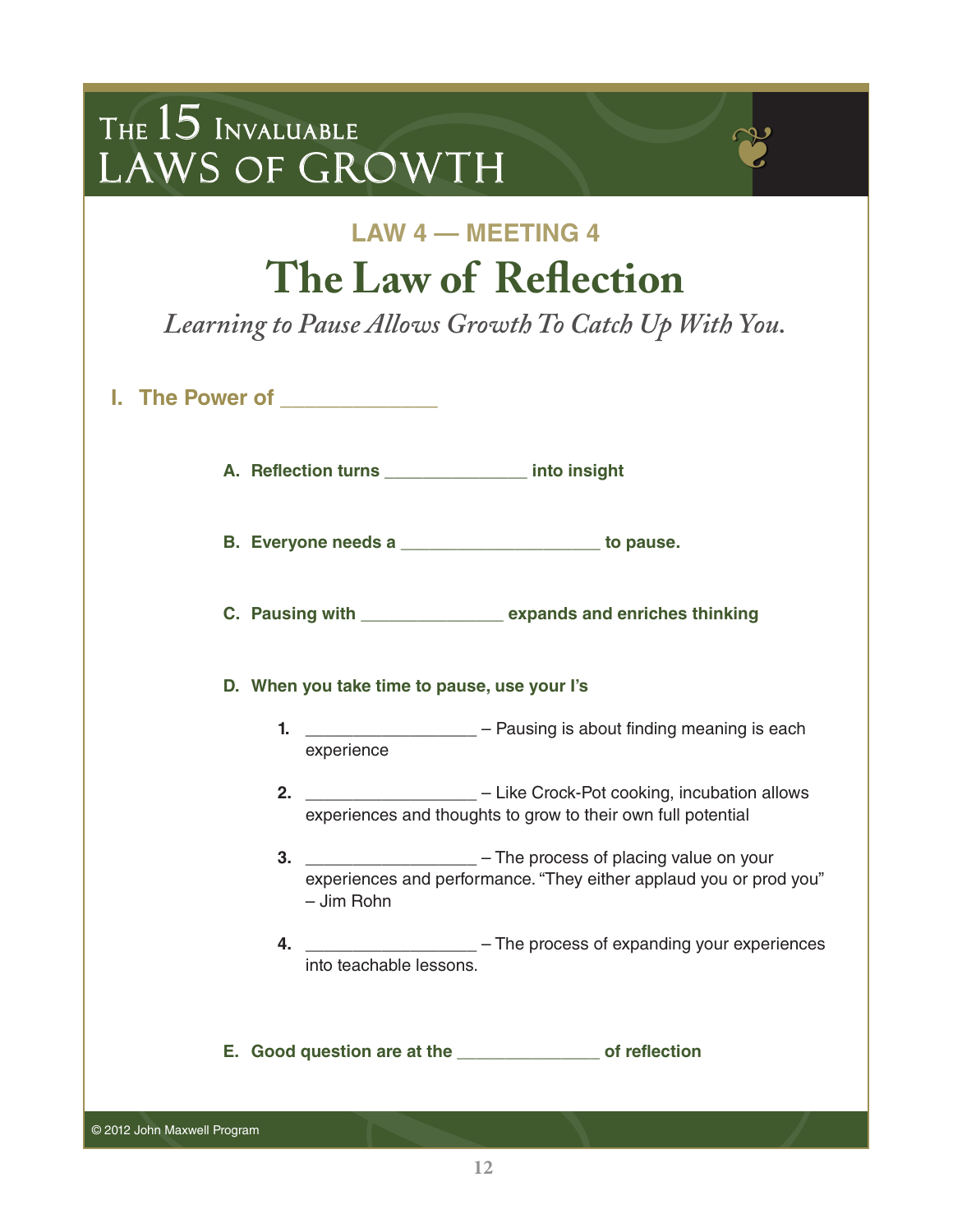#### **II. Personal Awareness Questions**

Explore these questions for a greater sense of your own awareness of who you are

- **A. What is my biggest asset?**
- **B. What is my biggest liability?**
- **C. What is my highest high?**
- **D. What is my lowest low?**
- **E. What is my most worthwhile emotion?**
- **F. What is my least worthwhile emotion?**
- **G. What is my best habit?**
- **H. What is your worst habit?**
- **I. What is most fulfilling to me?**
- **J. What is my most prized possession?**
- **K. To experience growth in a specific area of your life, ask specific questions to that area of your life.**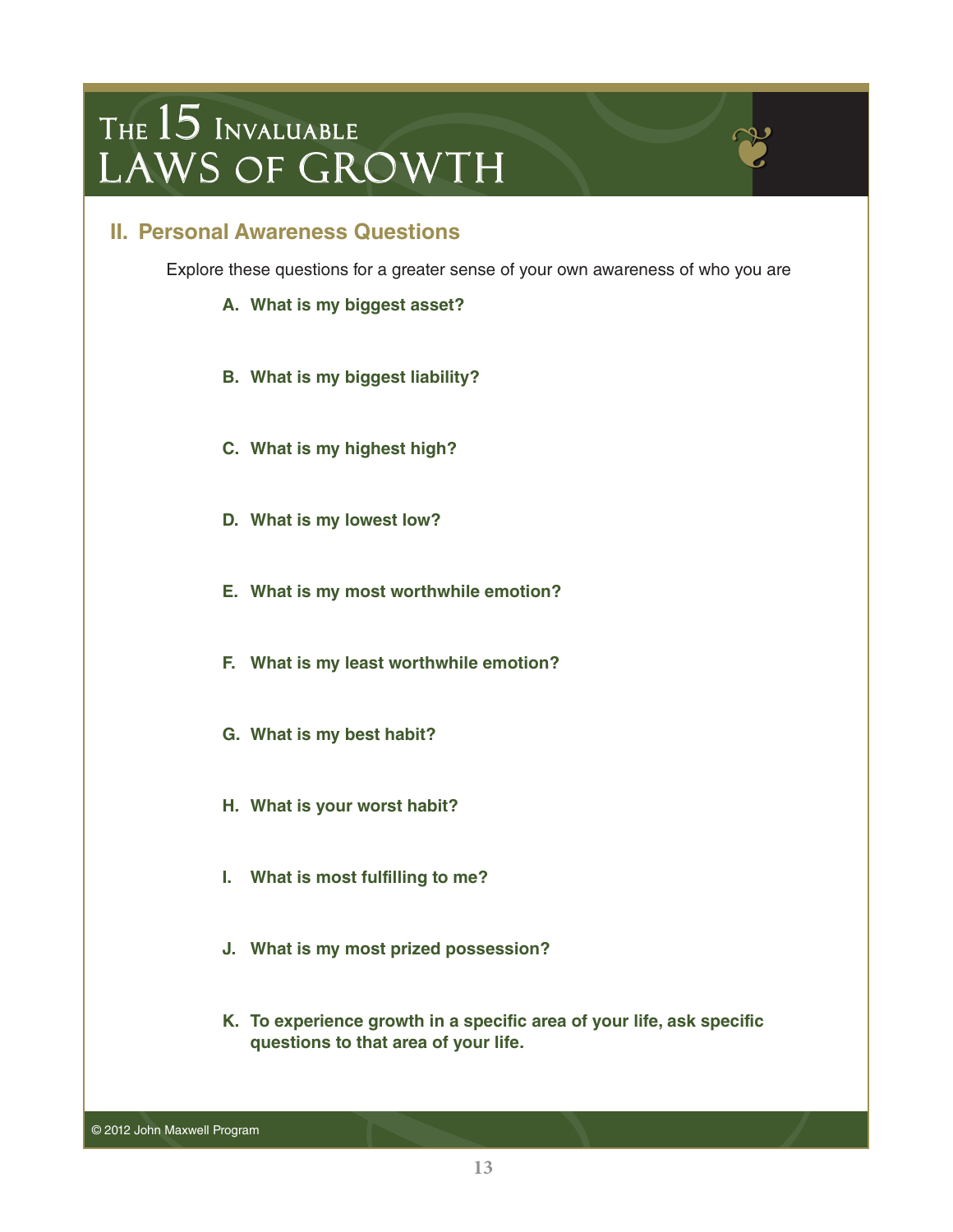**III.** The Journey Is

### **OVERCOME GROWING PAINS**

*(Specific Steps to Amazing Growth)* 

- **Make it a top priority to find a place and time for personal reflection and question asking.**
- **Schedule time – don't hope you find the time – to pause and reflect.**
- **Ask the participants to take time to ask themselves the questions contained in this chapter.**
- **Remind everyone that "We all walk with the limp we got" and that personal growth and change starts with personal awareness that is found in personal reflection and pausing.**

**Read the next chapter this week –** *The Law of Consistency*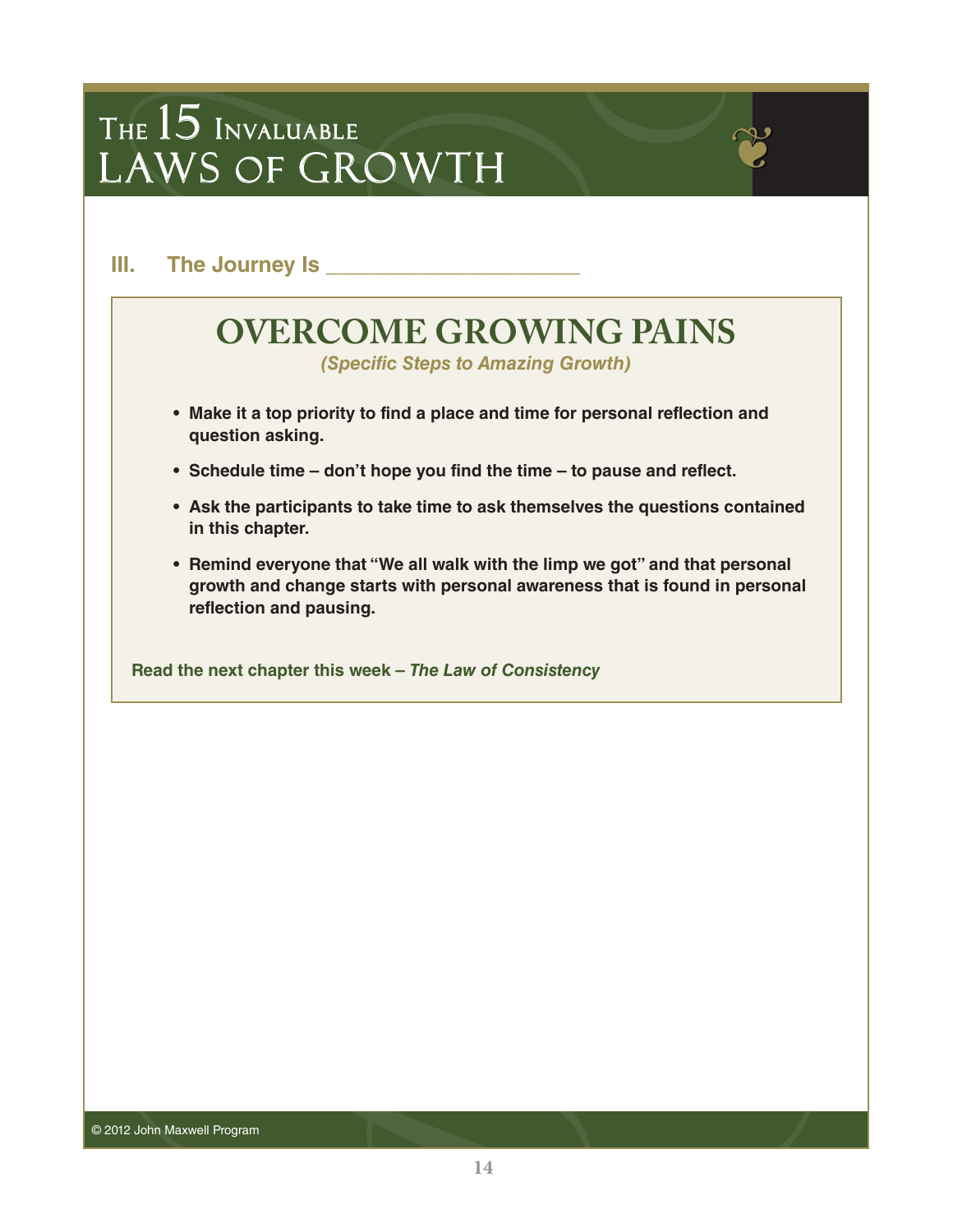### **LAW 5 — MEETING 5 The Law of Consistency**

*Motivation Gets You Going – Discipline Keeps You Going*

### **I. How To Grow In Consistency**

**A. Do you know what you \_\_\_\_\_\_\_\_\_\_\_\_\_\_\_\_\_\_\_\_\_\_\_?**

**B. Do you know how you \_\_\_\_\_\_\_\_\_\_\_\_\_\_\_\_\_\_\_\_\_\_\_\_\_\_\_\_\_\_?**

**C. Do You Know \_\_\_\_\_\_\_\_\_\_\_\_\_ You Want To Keep Improving?**

#### **1. Take "The why Test"**

- a. Do you constantly procrastinate on important tasks?
- b. Do you require coaxing to do small chores?
- c. Do you perform duties just to get by?
- d. Do you constantly talk negatively about your work?
- e. Do efforts of friends to encourage you irritate you instead?
- f. Do you start projects and abandon them?
- g. Do you avoid self-improvement opportunities?

**D. Do You Know \_\_\_\_\_\_\_\_\_\_\_\_\_\_ You Are supposed To Improve?**

### **II. Maybe It's Time To Stop Setting Goals**

Discuss the difference between being goal oriented and growth oriented:

© 2012 John Maxwell Program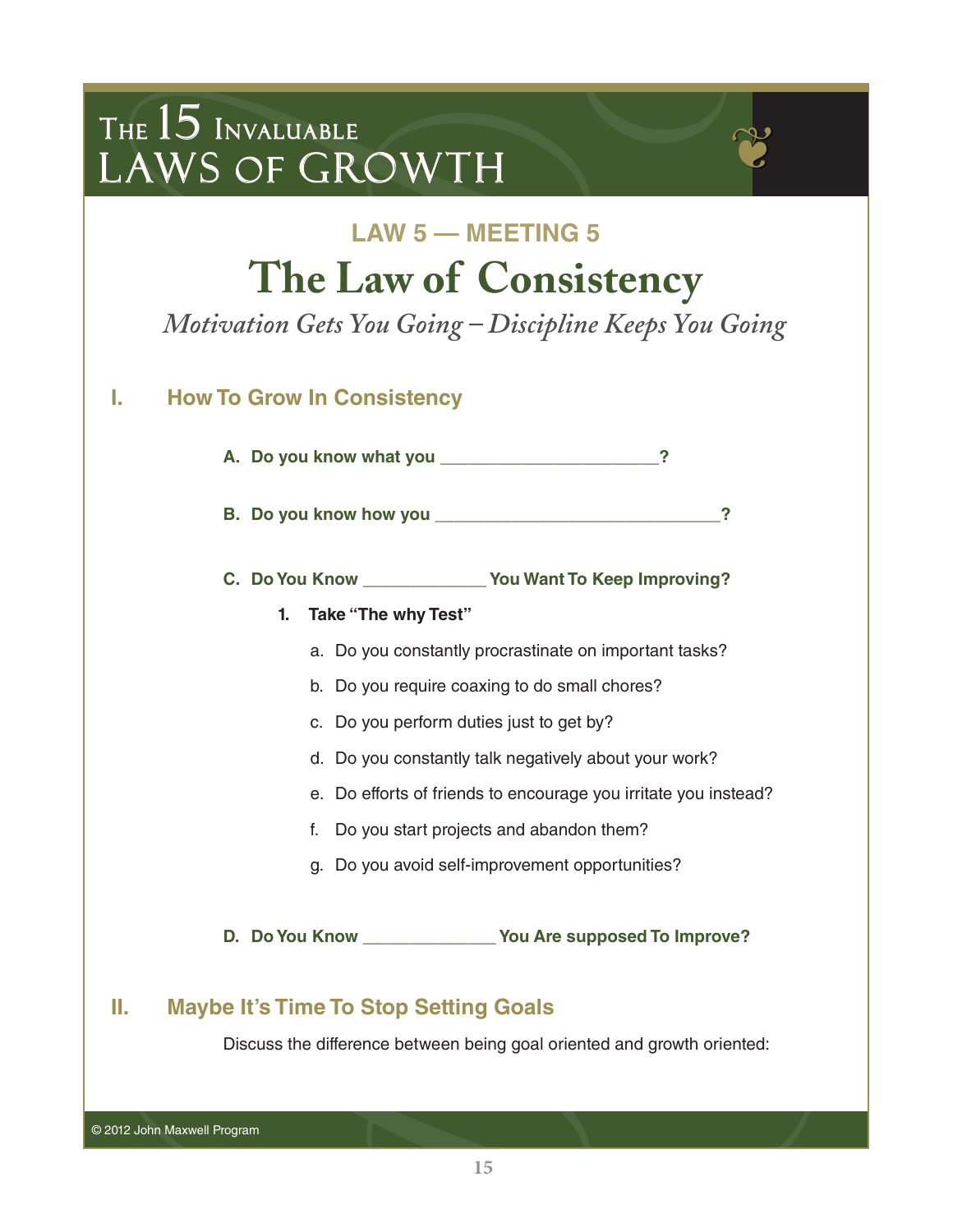

### **III. Constantly Productive**

- A. John points out that even the greatest composers didn't wait for inspiration
- B. "\_\_\_\_\_\_\_\_\_\_\_\_\_\_\_\_" is often merely the excuse we use for not producing. But being consistent is the answer for productivity.
- C. Cite this quote by Michael Angier: "If you develop the habits of success, you'll \_\_\_\_\_\_\_\_\_\_\_\_\_\_\_\_\_\_\_\_\_\_\_\_\_\_\_\_\_\_."
- D. Being "constantly productive" does not mean grinding away at work. It simply means that the **EXACTE SET EXACTES** is the productive person.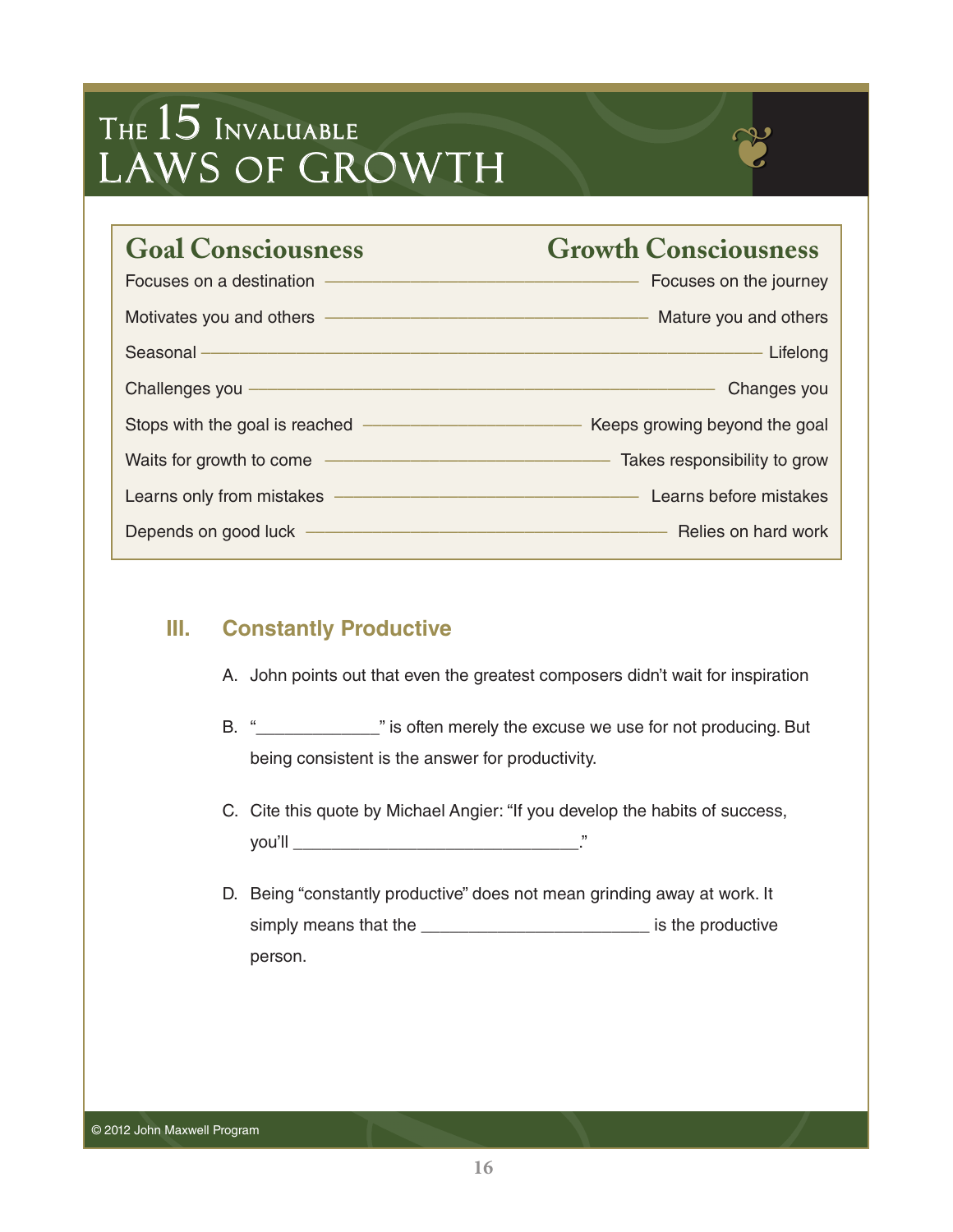

*(Specific Steps to Amazing Growth)* 

- **Align your methods of motivation with your personality. Find one of the excellent methods for personality profiling.**
- **Remember, consistency is a muscle to be exercised. Do it daily.**
- **Seek as many "whys" as you can for motivation. Recall immediate benefits and long term outcomes for your activities.**

**Read the next chapter this week –** *The Law of Environment*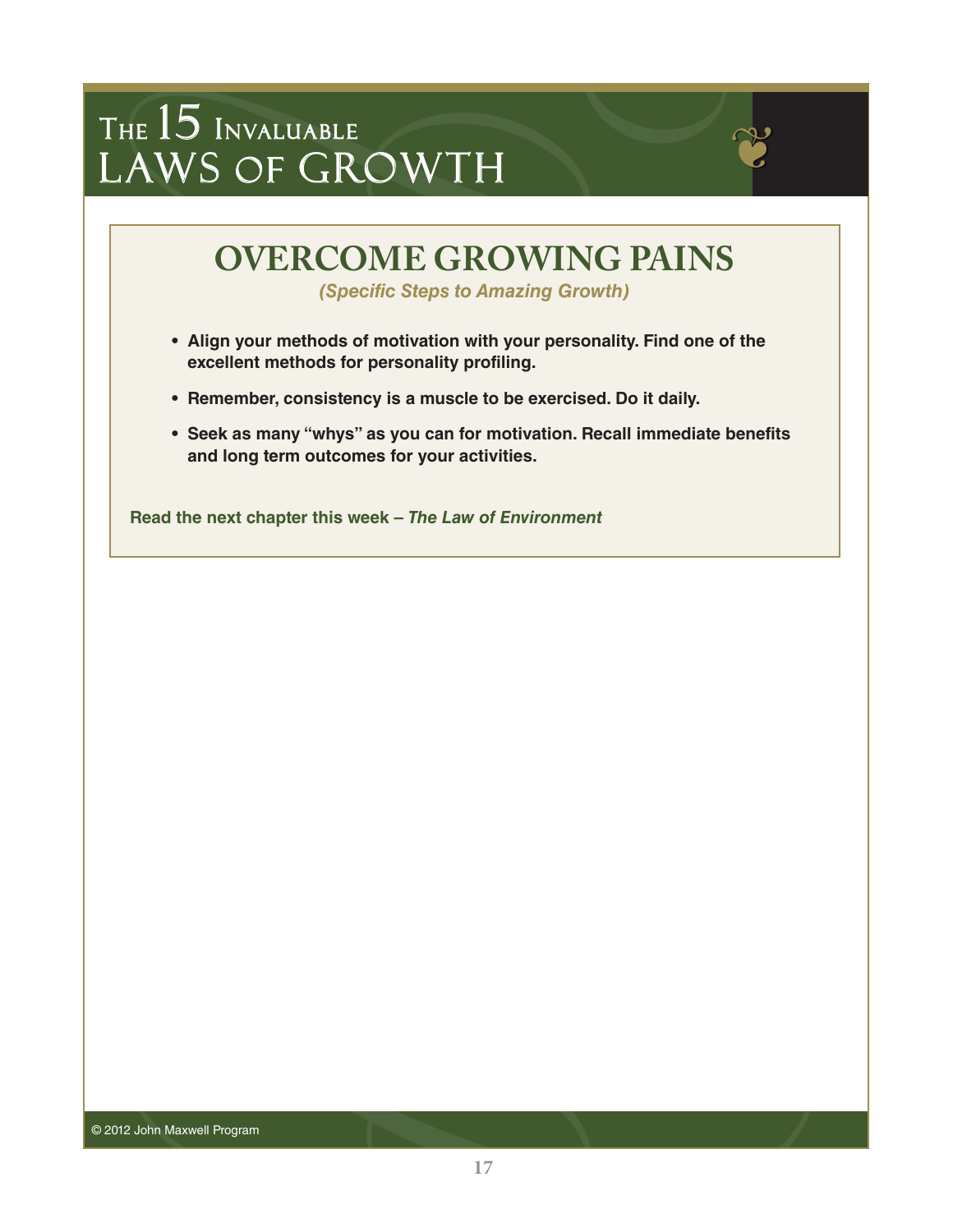### **LAW 6 — MEETING 6 The Law of Environment**

*Growth Thrives In Conducive Surroundings*

**I. Time For A \_\_\_\_\_\_\_\_\_\_\_\_\_\_\_**

### **II. Change Depends On \_\_\_\_\_\_\_\_\_\_\_\_\_\_\_\_**

#### **A. Choices when it comes to change:**

*A list of areas that may nurture you: Evaluate these on how they list you up even if you are not receiving in one or more of the areas: give the participants time to think on these things.*

**Music** – What music lifts me up?

**Thoughts** – What ideas move me?

**Experiences** – What experiences give me energy?

**Friends** – Who encourages me?

**Recreation** – What activities give me energy?

**Soul** – What spiritual exercises strengthen me?

**Hopes** – What dreams inspire you?

**Home** – What family members care for me?

**Giftedness** – What blessings activate me?

**Memories** – What memories make me smile?

**Books** – What have I read that changes me?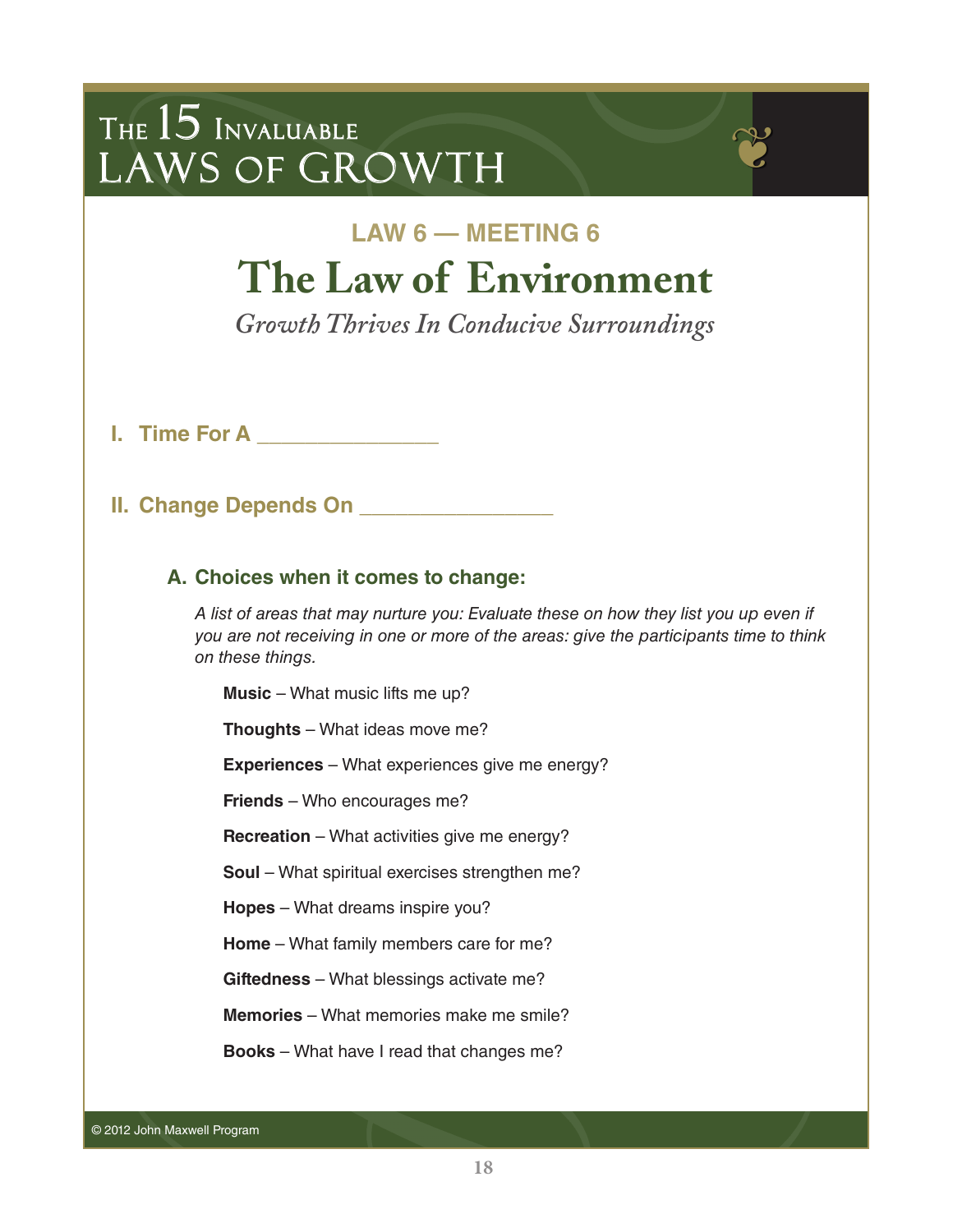

- 1. Change the control but not your the control of the control of the control of the control of the control of the control of the control of the control of the control of the control of the control of the control of the con Growth will be slow and difficult
- 2. Change your \_\_\_\_\_\_\_\_\_\_\_\_\_\_\_\_\_\_\_\_\_\_\_\_ but not \_\_\_\_\_\_\_\_\_\_\_\_\_\_\_\_\_\_\_\_\_\_\_\_ -Growth will be slow and less difficult
- 3. Change your \_\_\_\_\_\_\_\_\_\_\_\_\_\_\_\_\_\_\_ and \_\_\_\_\_\_\_\_\_\_\_\_\_\_\_\_\_\_\_ Growth will be faster and more successful
- 4. Understand that most people are NOT interested in actually growing!
- 5. As you consider your environment, ask these critical questions:

| a. |  |
|----|--|
| D. |  |
| C. |  |

**C. Change The \_\_\_\_\_\_\_\_\_\_\_\_\_\_ You Spend Time With**

**D. Challenge \_\_\_\_\_\_\_\_\_\_\_\_\_\_ In Your New Environment**

- 1. Make your goals public
- 2. Set a deadline for your goals

When learning from others such as a mentor, explore these questions with this person:

- 3. What is their strength?
- 4. What are they learning now?
- 5. What do I need right now?
- 6. Who have they met, what have they read, or what have they done that has helped them?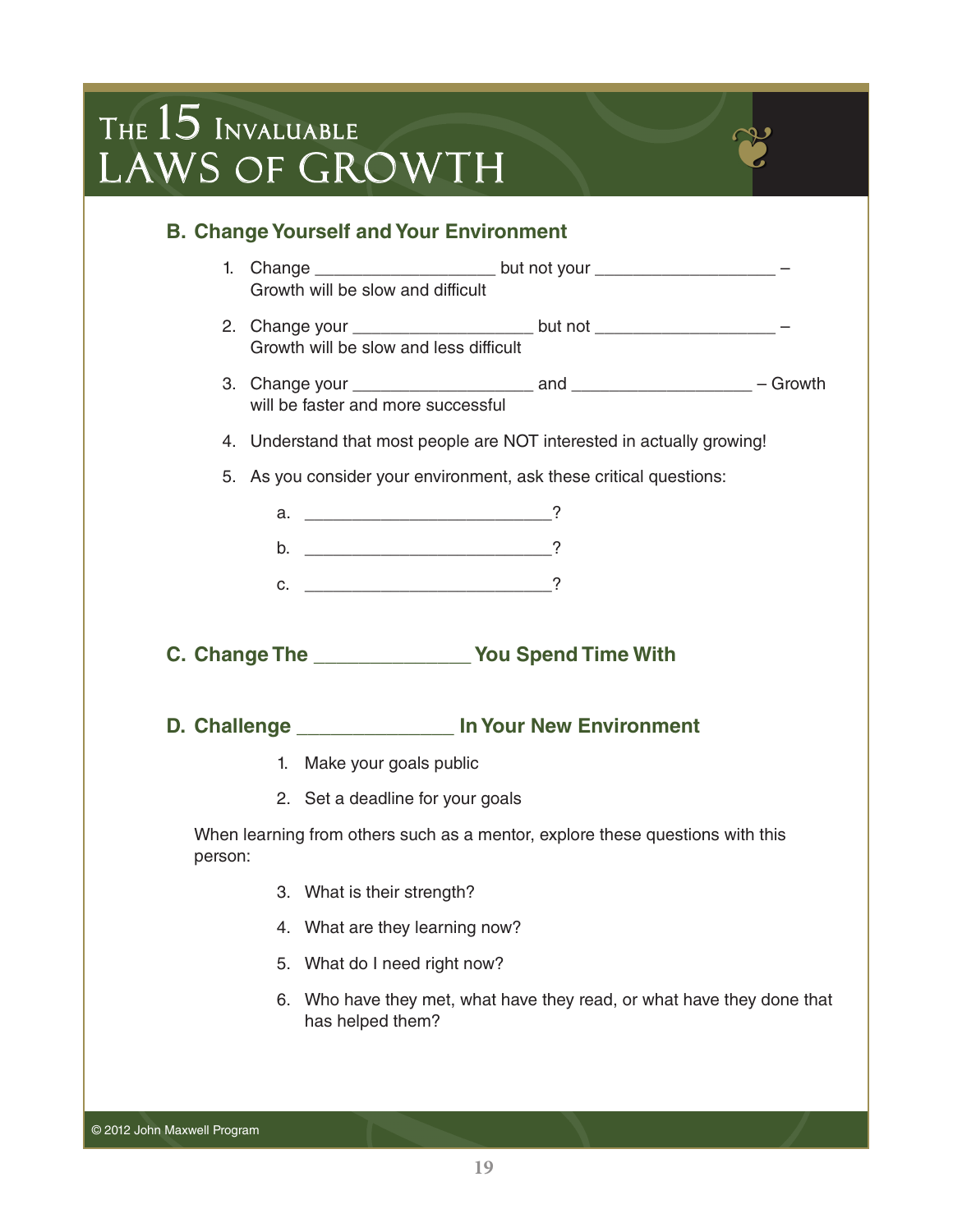- 7. What have I not asked that I should have asked? Ask your mentor this question.
- **E. Focus On \_\_\_\_\_\_\_\_\_\_\_\_\_\_\_\_\_\_\_\_\_**
- **F. Move Forward \_\_\_\_\_\_\_\_\_\_\_\_\_\_\_\_\_\_\_\_\_**

#### **G. A Note For Leaders**

1. Leaders will always take responsibility for the growth of their organizations

*Discuss the need for leaders to create a culture in their organization where:*

- Others are ahead of some
- Each person is individually challenged
- The focus is always forward
- The atmosphere is affirming
- Creating a place designed to keep people out of their comfort zone
- Helping everyone stay excited
- Remembering that failure is not their enemy
- Keep others growing
- A place where change is desired
- Growth is modeled and expected.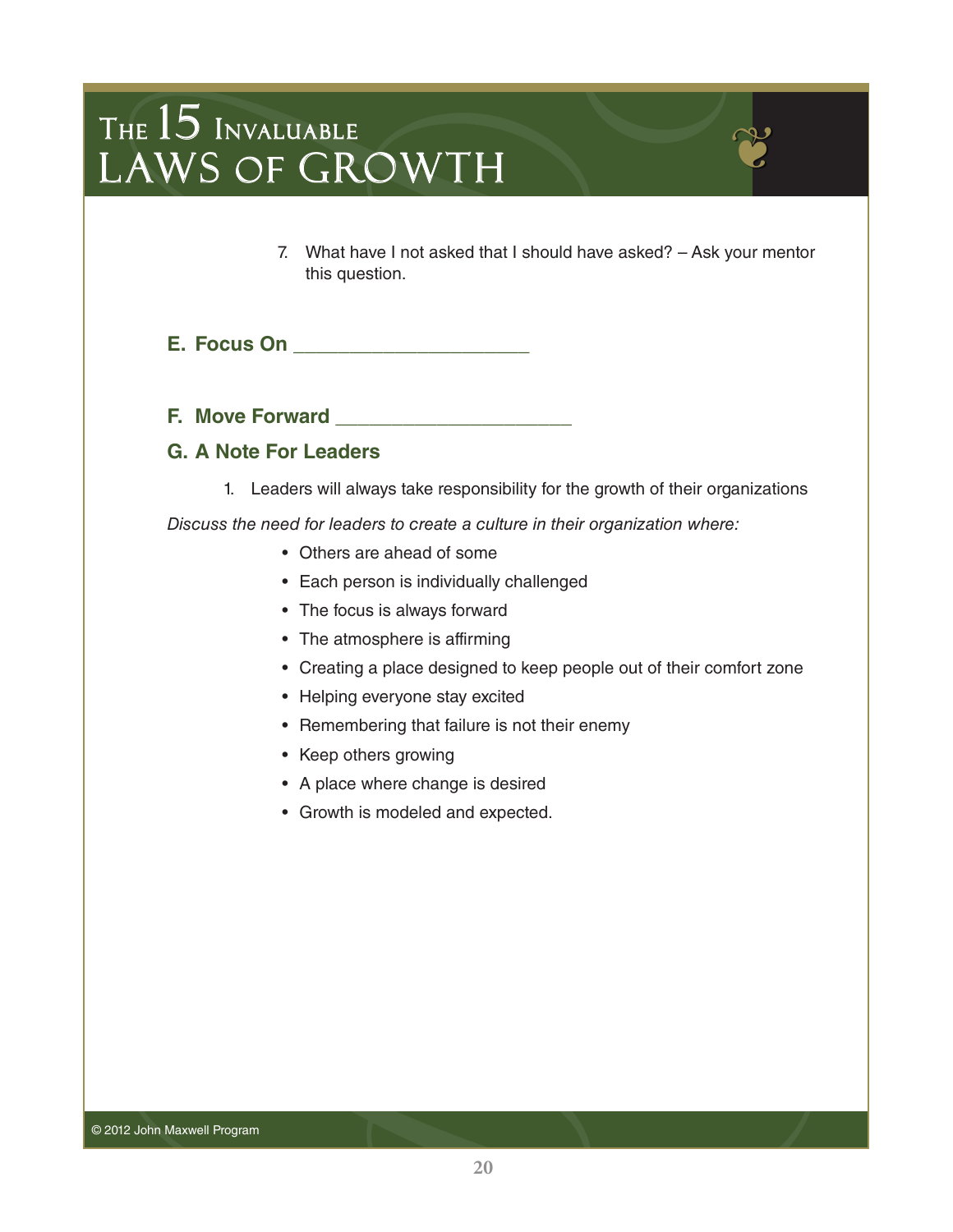

*(Specific Steps to Amazing Growth)* 

#### **Assess your current environment when it comes to growth answering true or false to these ten statements:**

- 1. Others are ahead of me
- 2. I am continually challenged
- 3. My focus is always forward
- 4. The atmosphere is affirming
- 5. I am often out of my comfort zone
- 6. I wake up excited
- 7. Failure is not my enemy
- 8. Others growing
- 9. People desire change
- 10. Growth is modeled and expected.

**If you answered false to five or more of these, your environment may be lowering your growth. What are you going to do about it?**

**Assess your personal growth in the three areas in this chapter:**

- The right Soil What nourishes me?
- The Right Air To Breath What keeps me alive?
- The Right Climate To Live In What sustains me?

**Remember, growth comes best and effectively when your environment is aiding, not hold your back.**

**Read the next chapter this week –** *The Law of Design*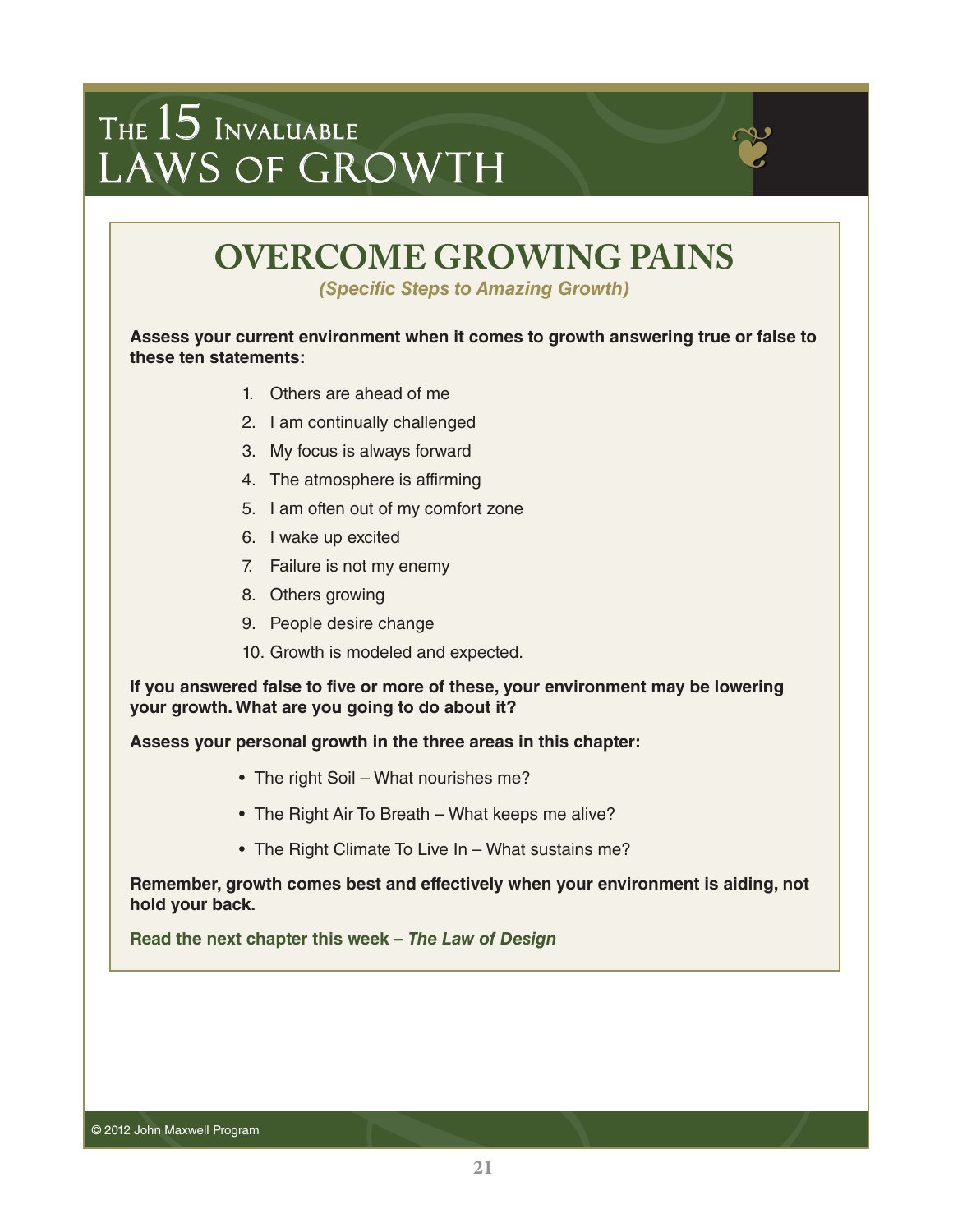### **LAW 7 — MEETING 7 The Law of Design**

*To Maximize Growth, Develop Strategies*

**I. Glancing Backward, Planning \_\_\_\_\_\_\_\_\_\_\_\_\_\_\_**

### **II. Life Lessons**

#### **A. Life is very simple, but keeping it that way is \_\_\_\_\_\_\_\_\_\_\_\_\_\_\_\_\_\_\_**

- 1. Keeping plans simple can be found in these questions:
	- a. Can it be  $\frac{1}{2}$  Can a person internalize it?
	- b. Can it be \_\_\_\_\_\_\_\_\_\_\_\_\_\_\_\_\_\_\_\_\_\_\_\_\_\_?
	- c. Can it be transferred  $\overline{?}$  Is it dependant on

a specific understanding, or can it be passed on through different cultures?

**B. Designing Your Life Is More Important Than Designing Your**

**C. Life Is Not A \_\_\_\_\_\_\_\_\_\_\_\_\_\_\_\_\_\_\_**

**\_\_\_\_\_\_\_\_\_\_\_\_\_\_\_\_\_\_\_\_\_\_\_\_**

**D. In Planning Your Life, Multiply \_\_\_\_\_\_\_\_\_\_\_\_\_\_\_\_\_\_\_**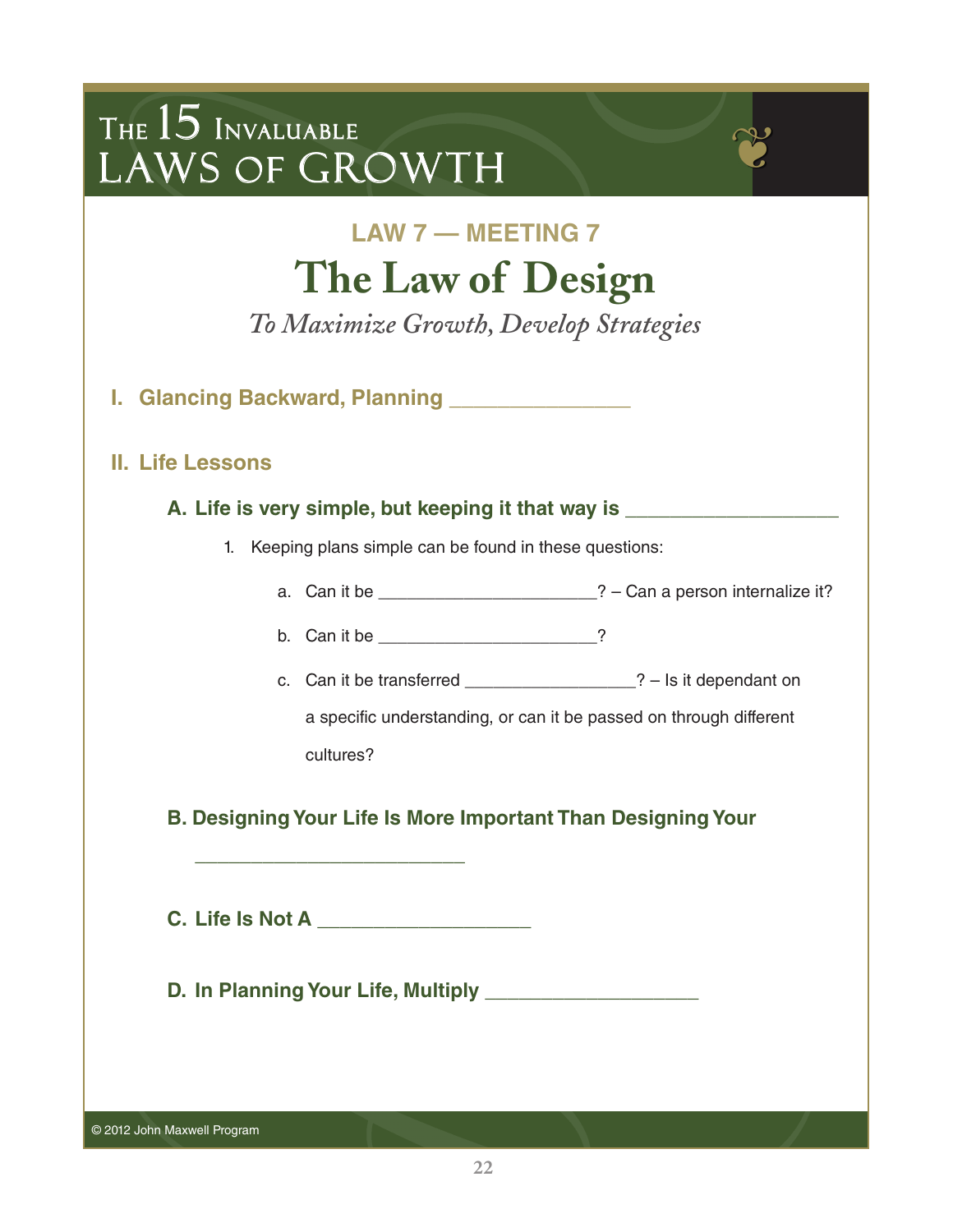### **III. To Develop Strategies, Depend On Systems**

- **A. Personal growth can and will come \_\_\_\_\_\_\_\_\_\_\_\_\_\_\_\_\_\_\_\_\_\_\_\_\_\_**
- **B. There is a saying in business:\_\_\_\_\_\_\_\_\_\_\_\_\_\_\_\_\_\_\_\_\_\_\_\_\_\_\_\_\_\_\_\_ .**

#### **C. Effective Systems Include:**

- 1. \_\_\_\_\_\_\_\_\_\_\_\_\_\_\_\_\_\_\_\_\_\_\_\_\_\_\_\_\_\_\_\_ We must have the end result in mind when building an effective system
- 2. \_\_\_\_\_\_\_\_\_\_\_\_\_\_\_\_\_\_\_\_\_\_\_\_\_\_\_\_\_\_\_\_ What is the highest and best use of your time right now?
- 3. \_\_\_\_\_\_\_\_\_\_\_\_\_\_\_\_\_\_\_\_\_\_\_\_\_\_\_\_\_\_\_\_\_\_\_\_\_\_\_\_\_\_ Without a metric of our own system, there is no way to know if we are succeeding.
- $-$  A good system answers the question: 4. **What now?**"
- 5. \_\_\_\_\_\_\_\_\_\_\_\_\_\_\_\_\_\_\_\_\_\_\_\_\_\_\_\_\_\_ A good system should predict the outcome reliably. This is a daily practice of doing the right things over and over again.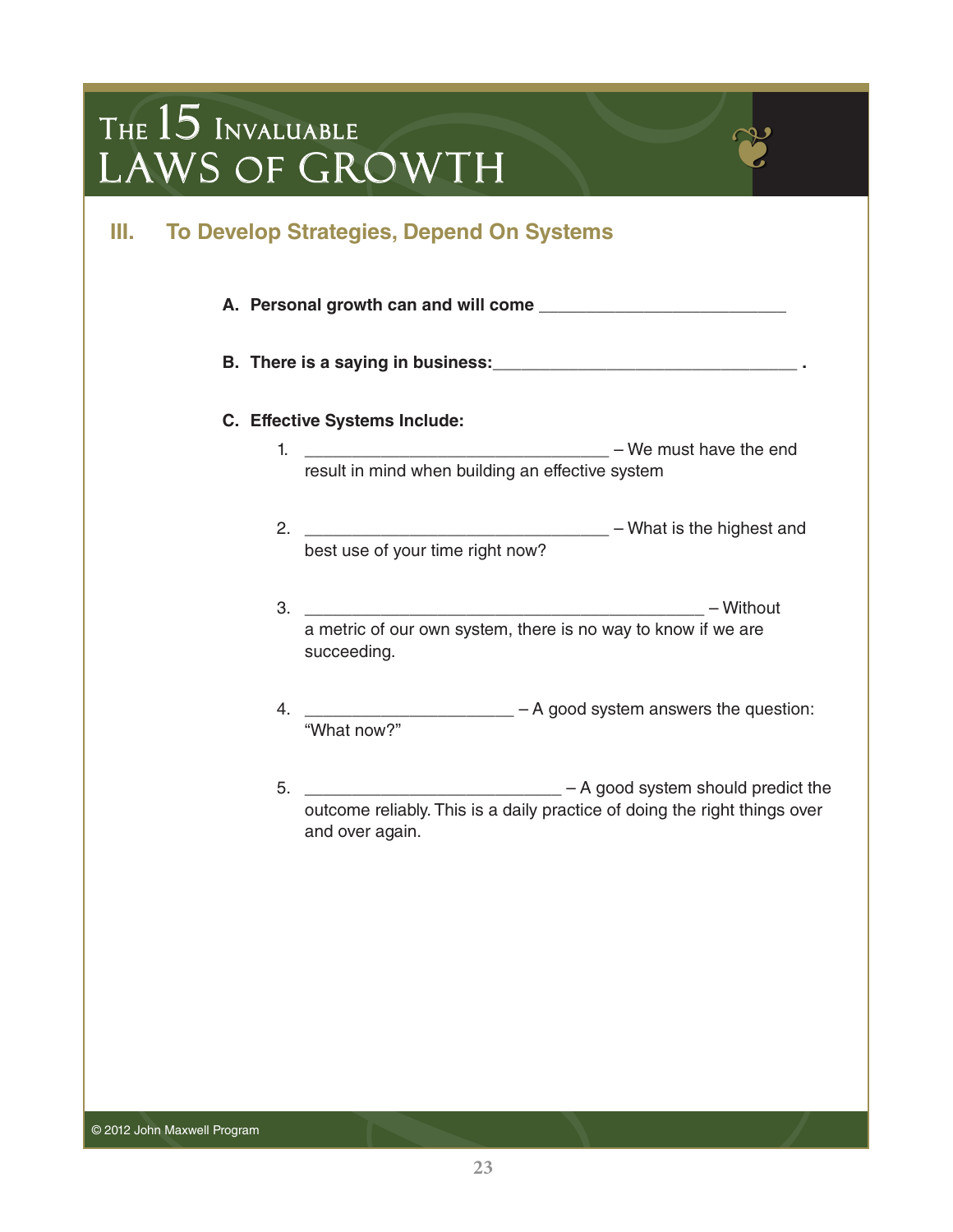### **OVERCOME GROWING PAINS**

*(Specific Steps to Amazing Growth)* 

**Take the time to assess which areas of your life should receive the most strategic planning.**

- Career Hobby
- 

- 
- Faith Marriage
- Family Personal Growth
- 
- Health Free Time

**Discuss this axiom: "Luck comes to the prepared." What does that say about planning and strategy?**

**For systems to be effective, they must fit into these criteria: Discuss the meaning and application of each of these.**

- Simple Scalable
- Reproducible Teachable

**Begin developing or refining the systems which will lead to your own growth. As you do, keep the following in your awareness."**

- The Big Picture Will it help you reach your big-picture goals?
- Your Priorities Is it consistent with your goals?
- Measurement Can you have a tangible means of determining your success?
- Application Does it have a built in focus toward action?
- Organization Does it make a better use of your time than what you are doing now?
- Consistency Can you and will you repeat it on a regular basis?.

**Read the next chapter this week –** *The Law of Pain*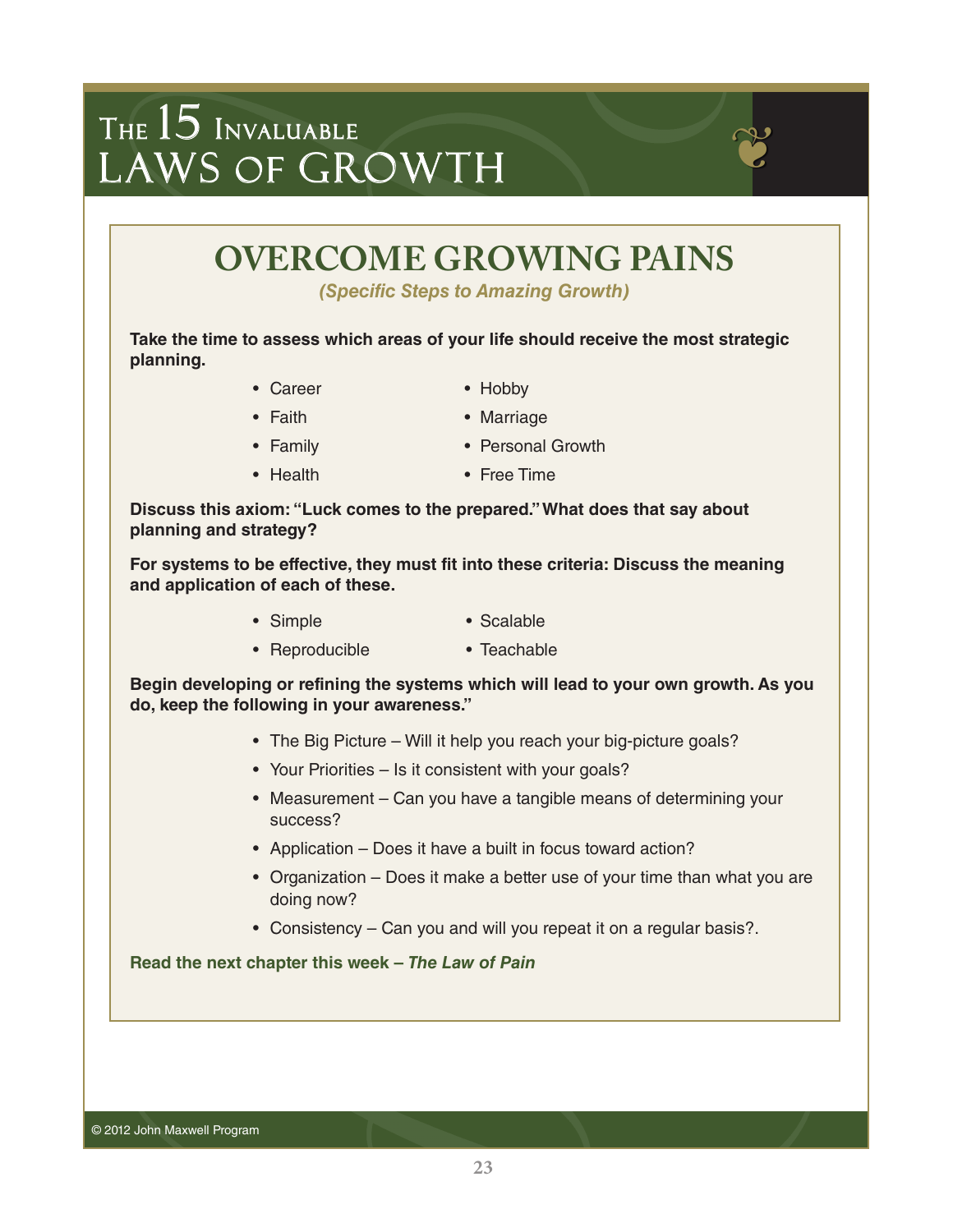| THE $15$ Invaluable<br>LAWS OF GROWTH                                                                             |  |  |  |  |
|-------------------------------------------------------------------------------------------------------------------|--|--|--|--|
| <b>LAW 8 - MEETING 8</b><br>The Law of Pain<br>Good management Of Bad Experiences<br><b>Leads To Great Growth</b> |  |  |  |  |
| I. Discuss this quote: "Every problem introduces a person to<br>himself                                           |  |  |  |  |
|                                                                                                                   |  |  |  |  |
| A. ___________________ has them                                                                                   |  |  |  |  |
| B. Iikes them                                                                                                     |  |  |  |  |
| C. Few Make Bad Experiences _                                                                                     |  |  |  |  |
| <b>III. The Pain File</b>                                                                                         |  |  |  |  |
| A. The Pain of ____________________ - "I have never been through that"                                            |  |  |  |  |
| B. The Pain of _____________________ - "I should have seen that coming"                                           |  |  |  |  |
| C. The Pain of _______________________ - "I wish it had never happened"                                           |  |  |  |  |
| D. The Pain of ____________________ - "Human encounter doesn't always feel<br>good"                               |  |  |  |  |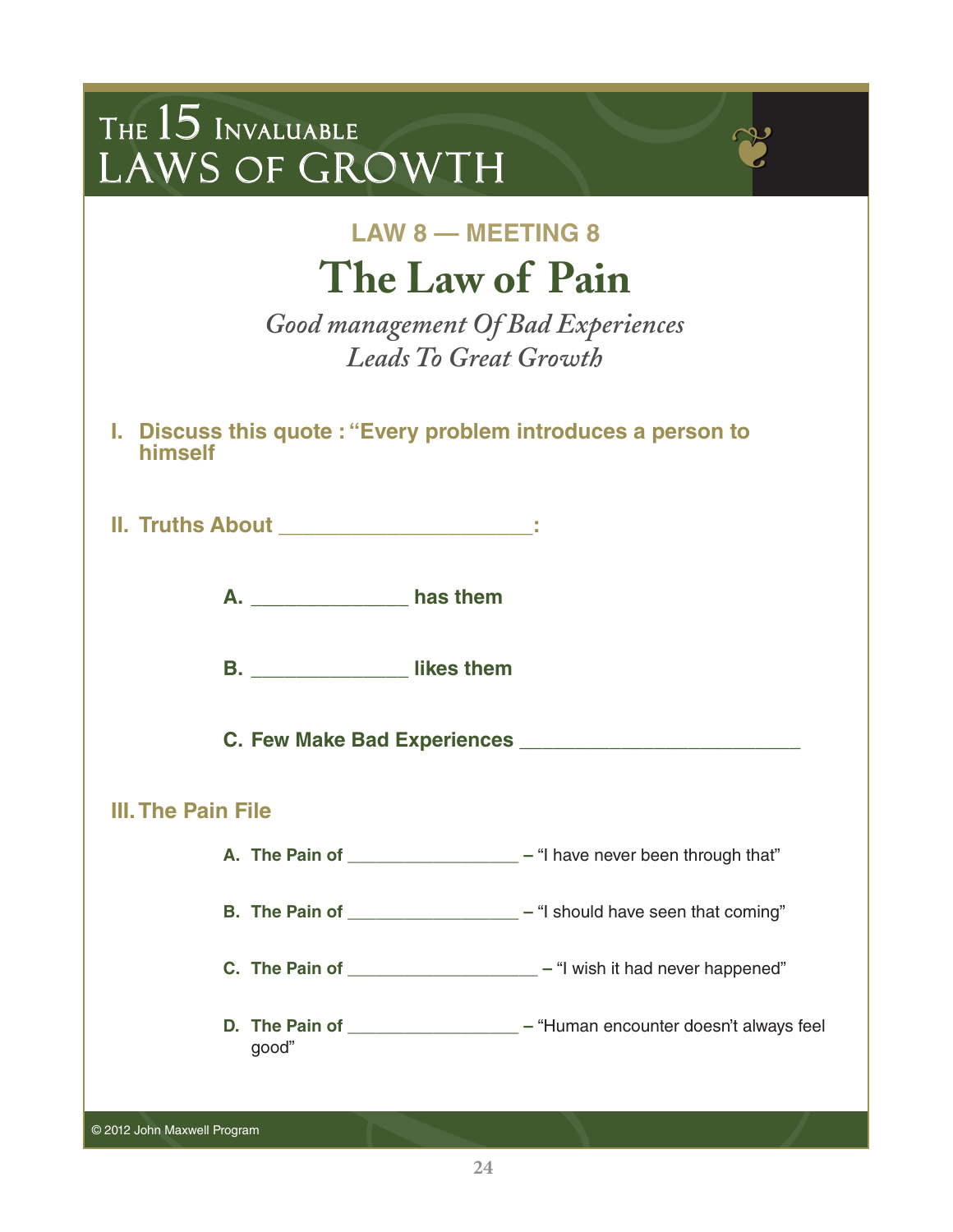|     | <b>E.</b> The Pain of $\frac{1}{\sqrt{1-\frac{1}{\sqrt{1-\frac{1}{\sqrt{1-\frac{1}{\sqrt{1-\frac{1}{\sqrt{1-\frac{1}{\sqrt{1-\frac{1}{\sqrt{1-\frac{1}{\sqrt{1-\frac{1}{\sqrt{1-\frac{1}{\sqrt{1-\frac{1}{\sqrt{1-\frac{1}{\sqrt{1-\frac{1}{\sqrt{1-\frac{1}{\sqrt{1-\frac{1}{\sqrt{1-\frac{1}{\sqrt{1-\frac{1}{\sqrt{1-\frac{1}{\sqrt{1-\frac{1}{\sqrt{1-\frac{1}{\sqrt{1-\frac{1}{\sqrt{1-\frac{1}{\sqrt{1-\frac{1}{$ |                                                                                |
|-----|-------------------------------------------------------------------------------------------------------------------------------------------------------------------------------------------------------------------------------------------------------------------------------------------------------------------------------------------------------------------------------------------------------------------------|--------------------------------------------------------------------------------|
|     | have"                                                                                                                                                                                                                                                                                                                                                                                                                   | F. The Pain of _______________________ - "I lost what I thought I would always |
|     |                                                                                                                                                                                                                                                                                                                                                                                                                         | G. The Pain of _______________________ - "You can't make everyone happy"       |
|     | H. The Pain of ______________________________- "If I could only get that back"                                                                                                                                                                                                                                                                                                                                          |                                                                                |
|     | different direction than I"                                                                                                                                                                                                                                                                                                                                                                                             | I. The Pain of ______________________________ - "Some people will grow in a    |
|     |                                                                                                                                                                                                                                                                                                                                                                                                                         | J. The Pain of Not Being ____________________ - "I deserved to be there"       |
|     | K. The Pain of _____________________ - "When I am away, I feel"                                                                                                                                                                                                                                                                                                                                                         |                                                                                |
|     | L. The Pain of ___________________ - "They expect so much from me"                                                                                                                                                                                                                                                                                                                                                      |                                                                                |
| IV. | <b>How To Turn Your Pain Into Gain</b>                                                                                                                                                                                                                                                                                                                                                                                  |                                                                                |
|     | A. Choose a life stance                                                                                                                                                                                                                                                                                                                                                                                                 |                                                                                |
|     | B. Embrace and Develop Your ______________                                                                                                                                                                                                                                                                                                                                                                              |                                                                                |
|     | C. Embrace The Value Of _____________________                                                                                                                                                                                                                                                                                                                                                                           |                                                                                |
|     |                                                                                                                                                                                                                                                                                                                                                                                                                         |                                                                                |
|     |                                                                                                                                                                                                                                                                                                                                                                                                                         |                                                                                |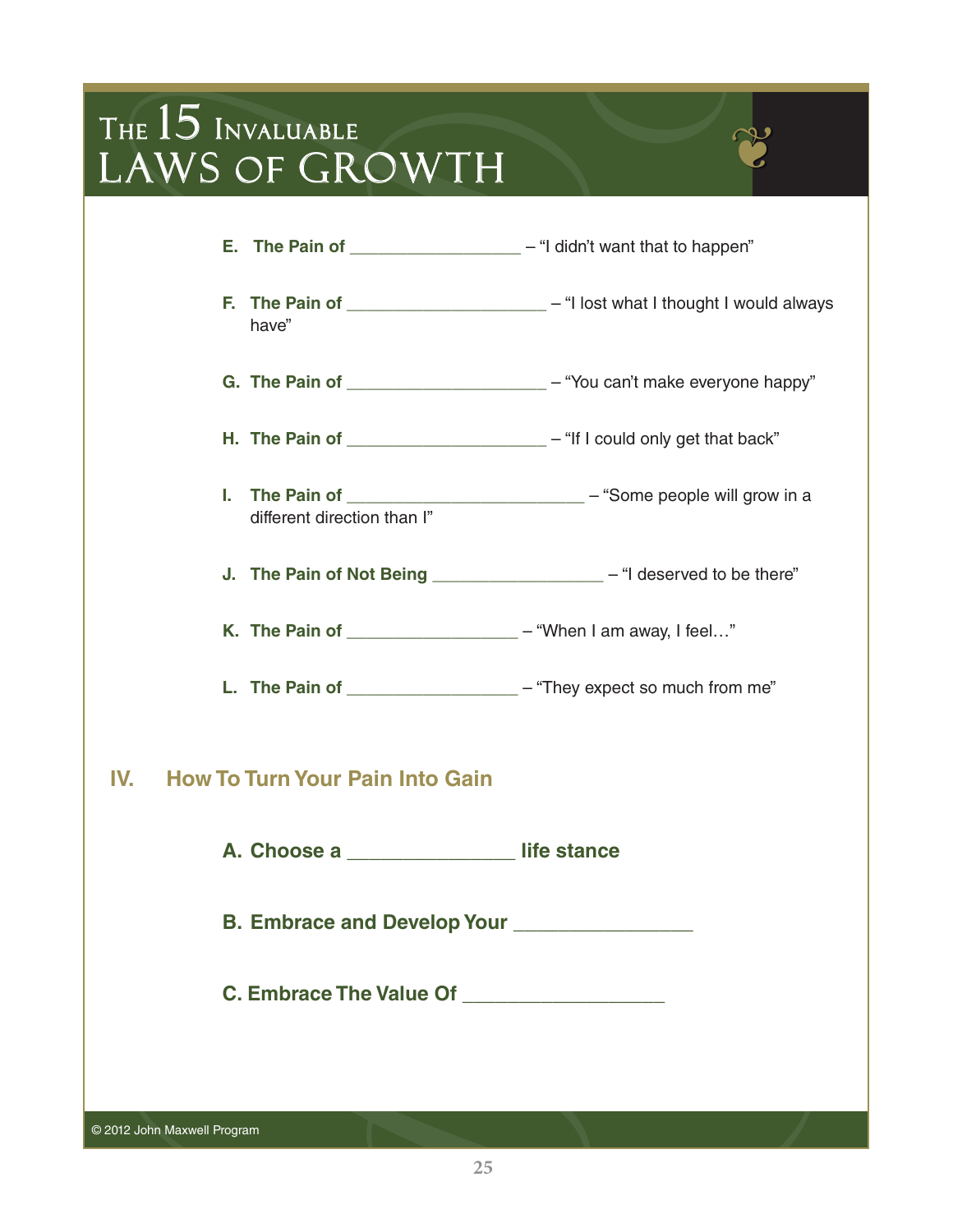| THE $15$ Invaluable |  |
|---------------------|--|
| LAWS OF GROWTH      |  |
|                     |  |

**D. Make \_\_\_\_\_\_\_\_\_\_\_\_\_\_\_\_\_\_\_\_\_\_ After Learning From Bad Experiences**

**E.Take \_\_\_\_\_\_\_\_\_\_\_\_\_\_\_\_\_ For Your Life**

### **OVERCOME GROWING PAINS**

*(Specific Steps to Amazing Growth)* 

#### **Based on your life, which of these statements best describes your response to pain:**

- I do anything and everything possible to avoid pain at all.
- I know pain is inevitable, but I try to ignore it or just block it out.
- I know everyone endures pain, so I just endure it when it comes
- I don't like pain, but I try to remain positive despite it.
- I process the emotion of painful experiences quickly and try to find a lesson in them.
- I process pain, find the lesson, and make changes proactively as a result.

*Discuss this process John has used in his life when he has encountered painful experiences:*

- a. Define the problem
- b. Understand your emotion
- c. Articulate the lesson
- d. Identify a desired change
- e. Brainstorm numerous pathways
- f. Receive other's input
- g. Implement a course of action.

*Remember, personal change require action. Decide now to take action, attitude and altitude when the next painful experience arrives.*

**Read the next chapter this week –** *The Law of the The Ladder*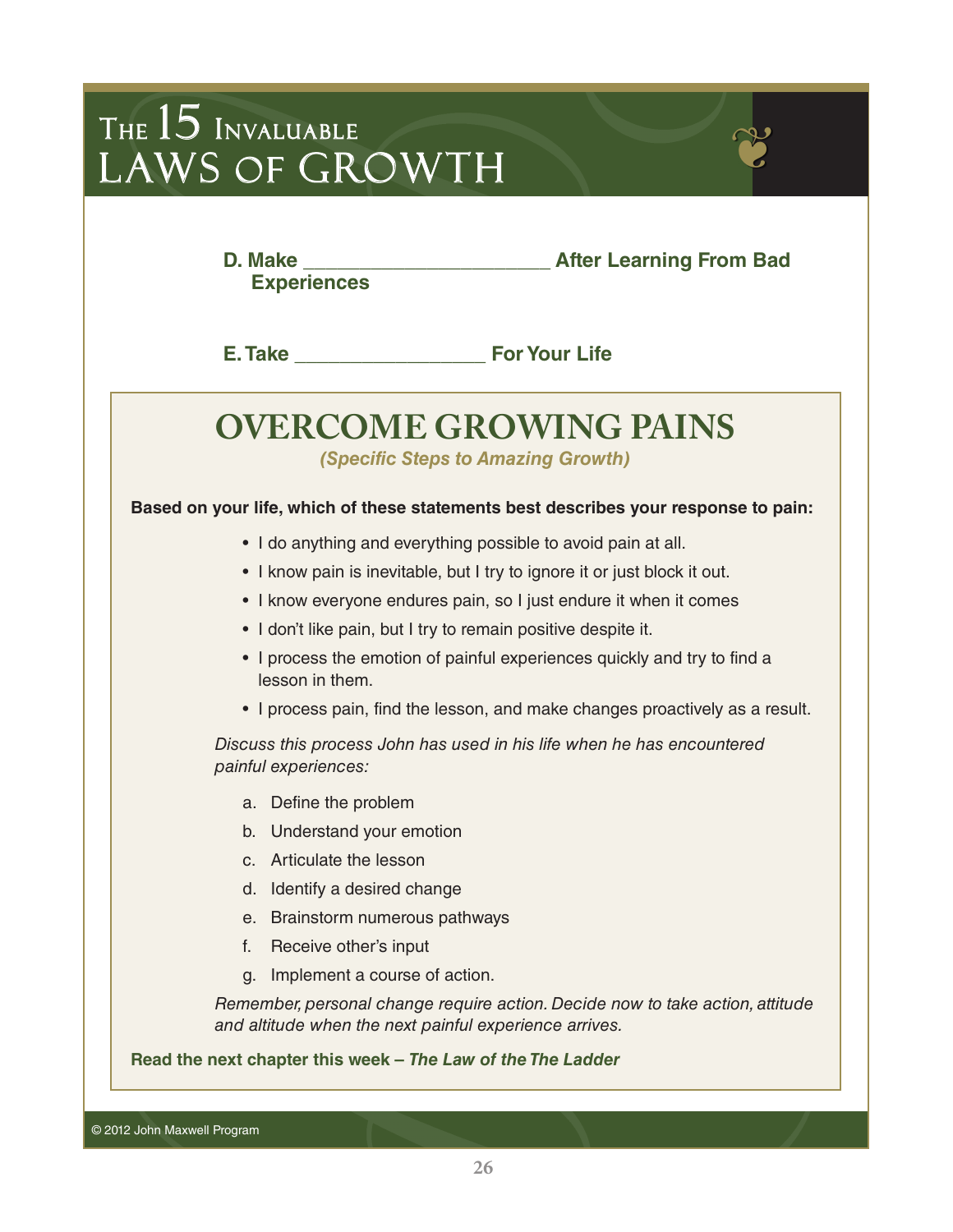| THE $15$ Invaluable<br>LAWS OF GROWTH                                                                                                    |  |  |  |  |  |
|------------------------------------------------------------------------------------------------------------------------------------------|--|--|--|--|--|
| <b>LAW 9 - MEETING 9</b><br>The Law of The Ladder<br><b>Character Growth Determine The Height</b><br><b>Of Your Personal Growth</b>      |  |  |  |  |  |
| I.<br><b>Contract Contract</b><br>A. What does John Mean, "Ambition without guidance?"                                                   |  |  |  |  |  |
| To Be A Success, ________________________:                                                                                               |  |  |  |  |  |
| III. The Value Of <b>The Value Algebra</b>                                                                                               |  |  |  |  |  |
| IV.<br><b>Rungs On The Character Ladder</b>                                                                                              |  |  |  |  |  |
| A. I will focus on being better on the inside than the outside -                                                                         |  |  |  |  |  |
| B. I will follow the Golden Rule –                                                                                                       |  |  |  |  |  |
| 1. "With one insignificant exception, the world is made up of others.                                                                    |  |  |  |  |  |
| 2. Whether you like people or not, they already know                                                                                     |  |  |  |  |  |
|                                                                                                                                          |  |  |  |  |  |
| 1. Borrowed beliefs are not owned beliefs.                                                                                               |  |  |  |  |  |
| 2. We must be about the discipline of developing our own core beliefs,<br>then passionately teaching thempeople can tell the difference. |  |  |  |  |  |
| © 2012 John Maxwell Program                                                                                                              |  |  |  |  |  |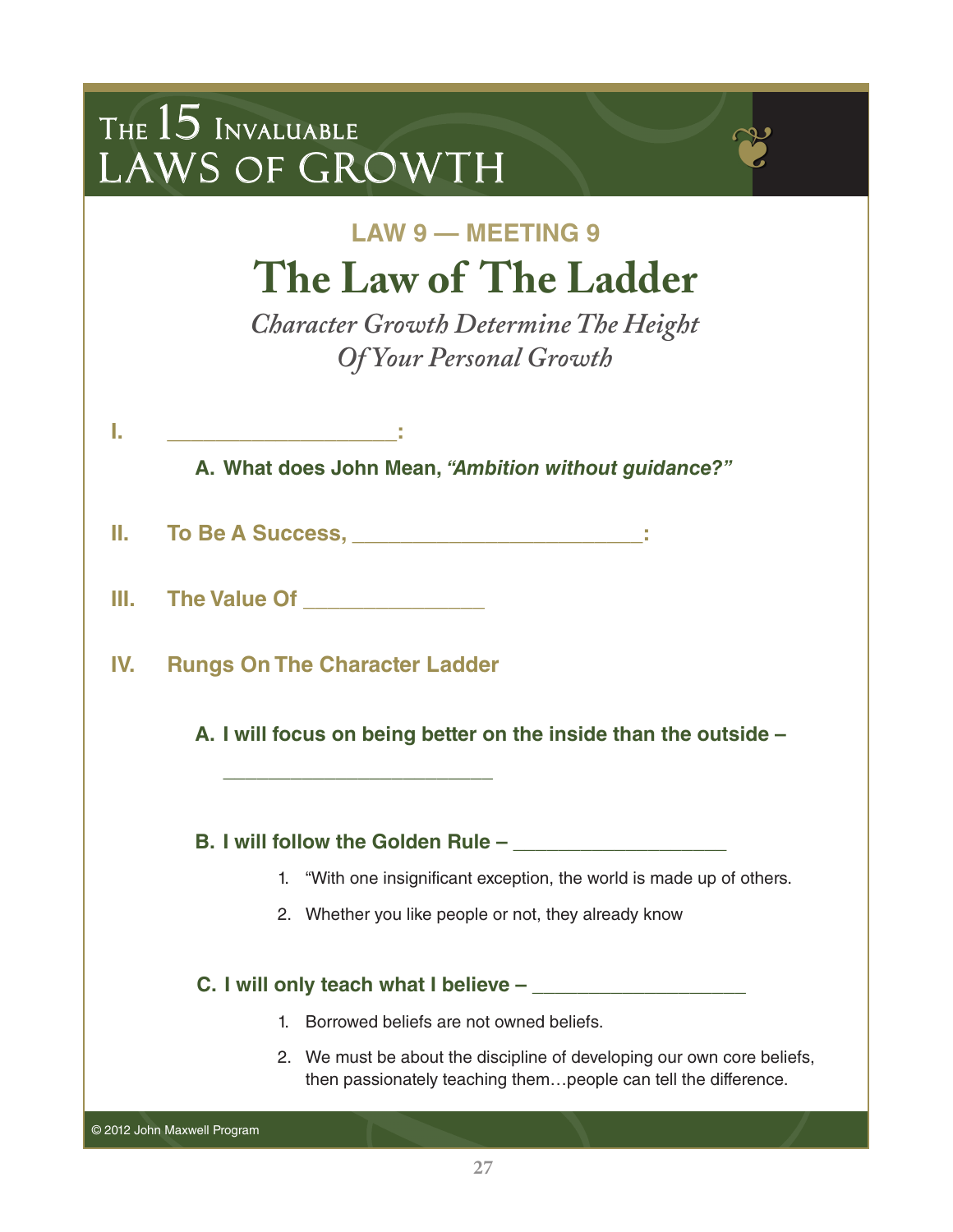

- 1. In life, one can never "stop" the either "finish, or keep going.
- 2. Our character is being developed until we are finished.

#### **E.** I will strive to finish well –

- 1. In life, one can never "stop" the either "finish, or keep going.
- 2. Our character is being developed until we are finished.

#### **V. The Stronger Your Character, The Greater Your Growth Potential**

### **OVERCOME GROWING PAINS**

*(Specific Steps to Amazing Growth)* 

- **Assess where you have placed most of your growth energy up until now in your life: Has it been on the inside, or the outside?**
- **How much time do you spend the things of the outside and how much time on the inside?**
- **Schedule specific time for developing the inside – humility, character, seeking others first and family importance.**
- **Discuss this idea: "There are many decisions one must make before they have to, or they will make the wrong one."**
- **Explore this truth: "Emergencies don't develop character, they revel it."**

**Read the next chapter this week –** *The Law of The Rubber Band*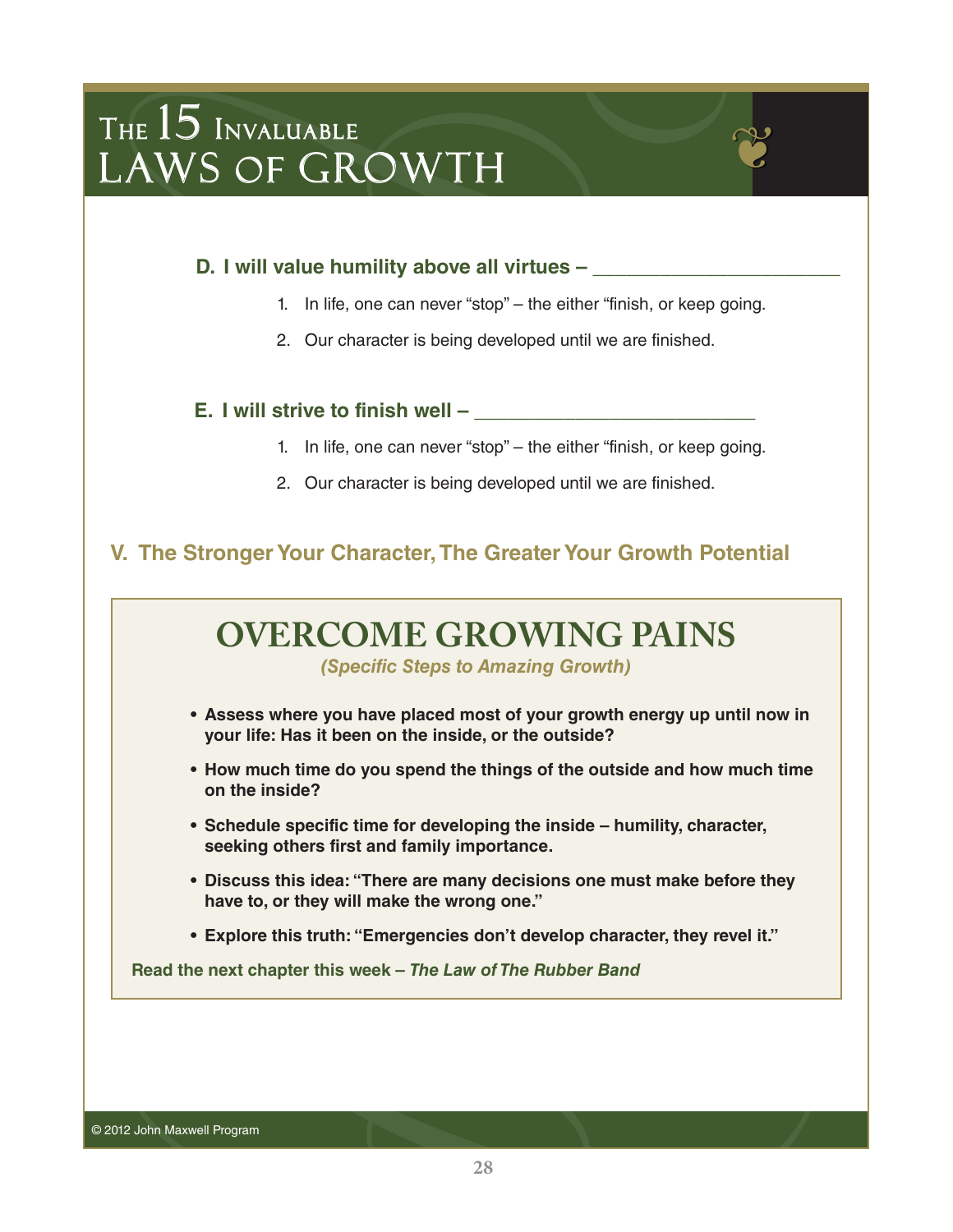### **LAW 10 — MEETING 10 The Law of The Rubber Band**

*Growth Stops When You Lose The Tension Between Where You Are And Where You Could Be*

### **I. A Series of Stretches**

- **A. What do you think John means by** *"God's gift to us: Potential. Our gift to God: Developing it"?*
- **B. John discusses a series of his personal "stretches" along the way of his life. What does he mean by "stretches"?**

### **II. The Benefit of Stretching**

- **A. Few people \_\_\_\_\_\_\_\_\_\_\_\_\_\_\_\_\_\_\_.**
- **B. Settling for the status quo ultimately \_\_\_\_\_\_\_\_\_\_\_\_\_\_\_\_\_\_\_\_.**
- **C. Stretching always starts from \_\_\_\_\_\_\_\_\_\_\_\_\_\_\_\_\_\_\_.**
- **D. Stretching always requires \_\_\_\_\_\_\_\_\_\_\_\_\_\_\_.**
- **E. Stretching sets you apart \_\_\_\_\_\_\_\_\_\_\_\_\_\_\_.**
- **F. Stretching can become a \_\_\_\_\_\_\_\_\_\_\_\_\_\_\_.**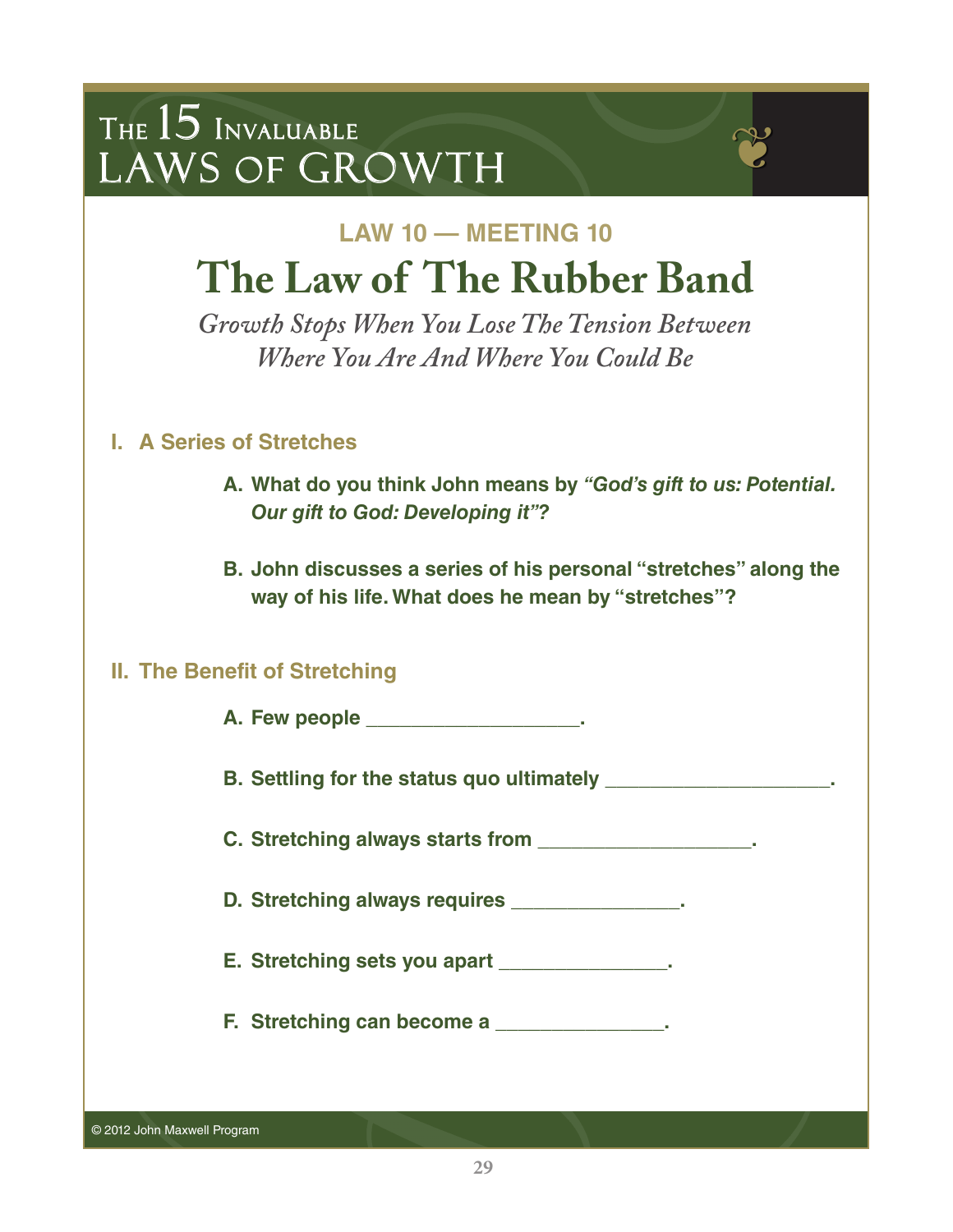1. Reflect on this quote by Rabbi Nahman: *"If you won't be better tomorrow than today, then what do you need tomorrow for?"*

**G. Stretching gives you a shot at \_\_\_\_\_\_\_\_\_\_\_\_\_\_\_\_.**

**H. Stretching to the end**

# **OVERCOME GROWING PAINS**

*(Specific Steps to Amazing Growth)* 

- **In what areas of your life have you lost your stretch and settled in?**
- **Have you been able to define your own potential? If not, seeking aid in this are from a coach or mentor may be in order.**
- **What habits have you developed that have hindered your progress toward your potential?**
- **Rate your satisfaction in areas of your life. In what areas have you become "average" and may have lost some stretching?**
- **Create some specific means for stretching in the areas of your life for which you are no longer winning.**
- **Remember to establish a balance between your potential and your present place so that stretching is both possible and challenging. This tension is critical, but you do not want to get so overwhelmed that you simply give up.**
- **Your stretching goals should be SMART:**

**Specific** – words like "more, bigger, faster" are not specific

**Measurable** – without measuring, how do you know if you succeeded?

**Attainable** – they should be something you WILL actually do

**Realistic** – they must be something you CAN actually do

**Timed** – without a timed arrival, you are only creating a wish list

**Read the next chapter this week –** *The Law of Tradeoffs*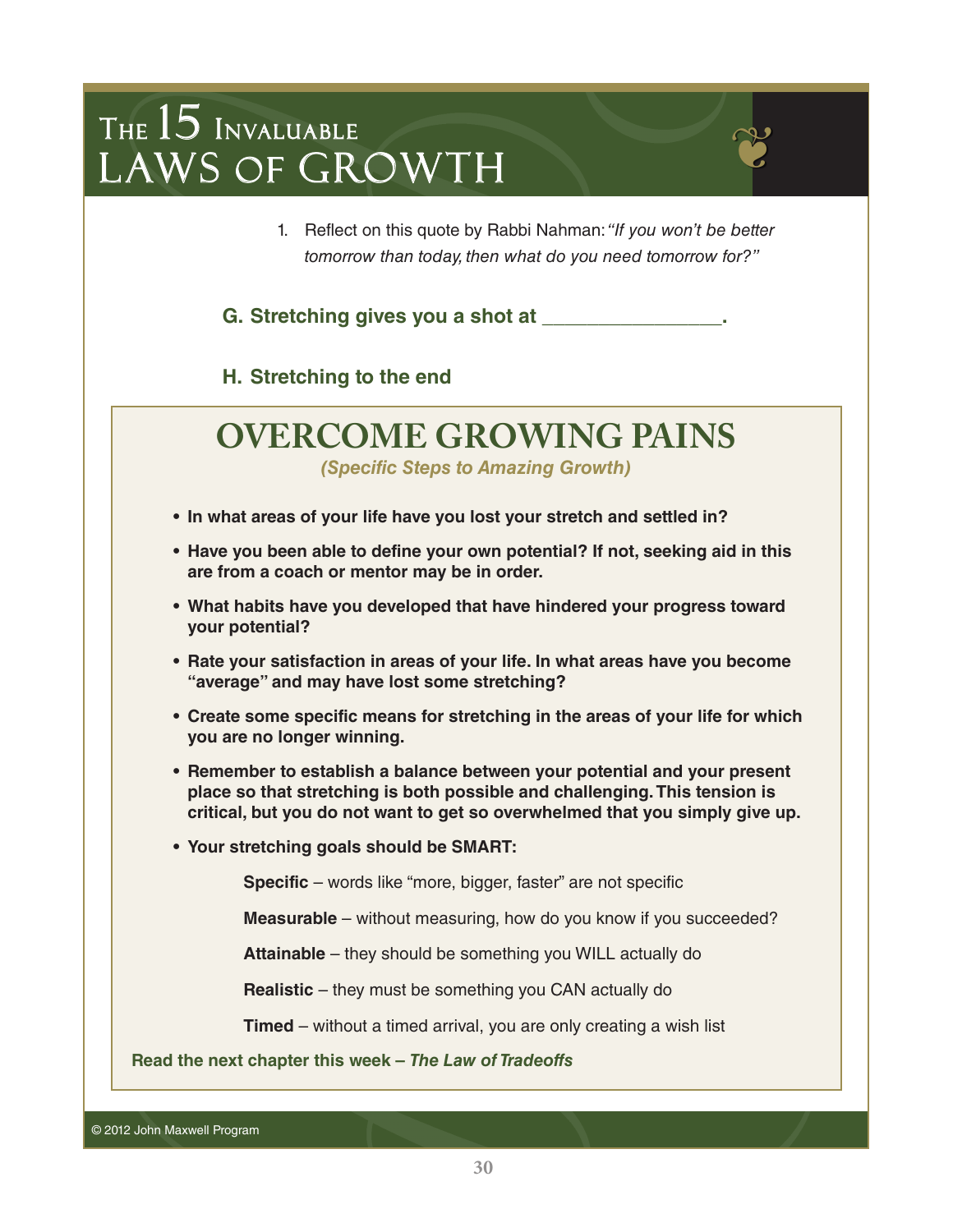| THE $15$ Invaluable<br>LAWS OF GROWTH                                                                                                |
|--------------------------------------------------------------------------------------------------------------------------------------|
| <b>LAW 11 - MEETING 11</b><br>The Law of Tradeoffs                                                                                   |
| You Have To Give Up To Go Up                                                                                                         |
| I. The Next Step<br>A. What will it take for you to go to the next level in your                                                     |
| <b>II. The Truth About Tradeoffs</b>                                                                                                 |
|                                                                                                                                      |
| B. We must see tradeoffs as opportunities for __________________________________                                                     |
| 1. Discuss this idea John puts forth, "When you want something you have never<br>had, you have to do something you have never done." |
| 2. Change is always possible, so remember these truths about change:                                                                 |
| Change is ______________________<br>a.                                                                                               |
|                                                                                                                                      |
| c. Change is _____________________                                                                                                   |
|                                                                                                                                      |

© 2012 John Maxwell Program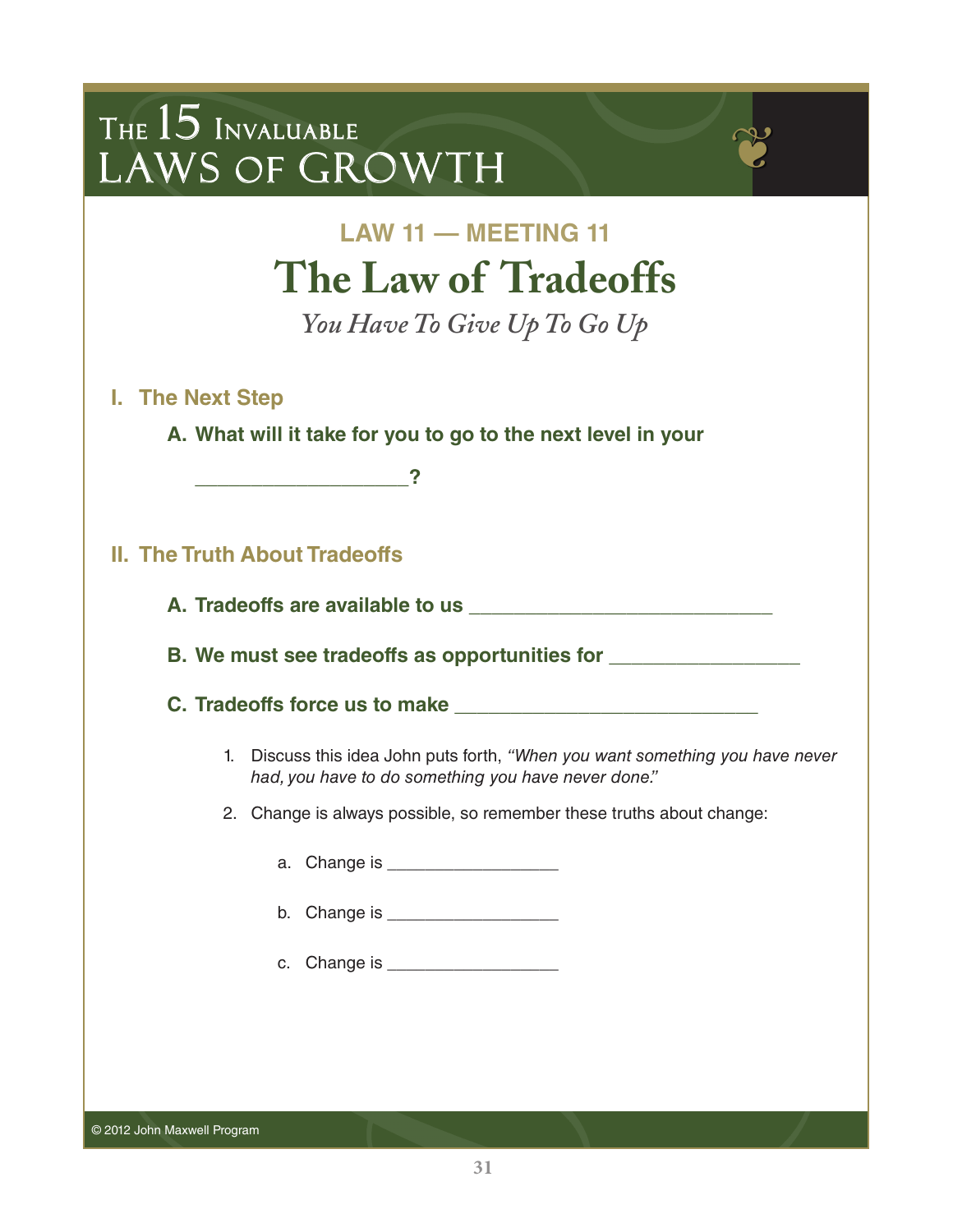| THE $15$ Invaluable<br>LAWS OF GROWTH                                                                                                      |  |
|--------------------------------------------------------------------------------------------------------------------------------------------|--|
| D. The loss of the tradeoff is usually felt before the gain<br>1. This is one of the reasons people fear change - it just might hurt a bit |  |
|                                                                                                                                            |  |
|                                                                                                                                            |  |
|                                                                                                                                            |  |
|                                                                                                                                            |  |
|                                                                                                                                            |  |
| <b>III. Tradeoffs Worth Making</b>                                                                                                         |  |
| <u> 1989 - Johann Barbara, martin amerikan basal dan berasal dalam basal dalam basal dalam basal dalam basal dala</u>                      |  |
|                                                                                                                                            |  |
| $C.$ $\qquad \qquad$                                                                                                                       |  |
|                                                                                                                                            |  |
|                                                                                                                                            |  |
|                                                                                                                                            |  |
|                                                                                                                                            |  |
|                                                                                                                                            |  |
| © 2012 John Maxwell Program                                                                                                                |  |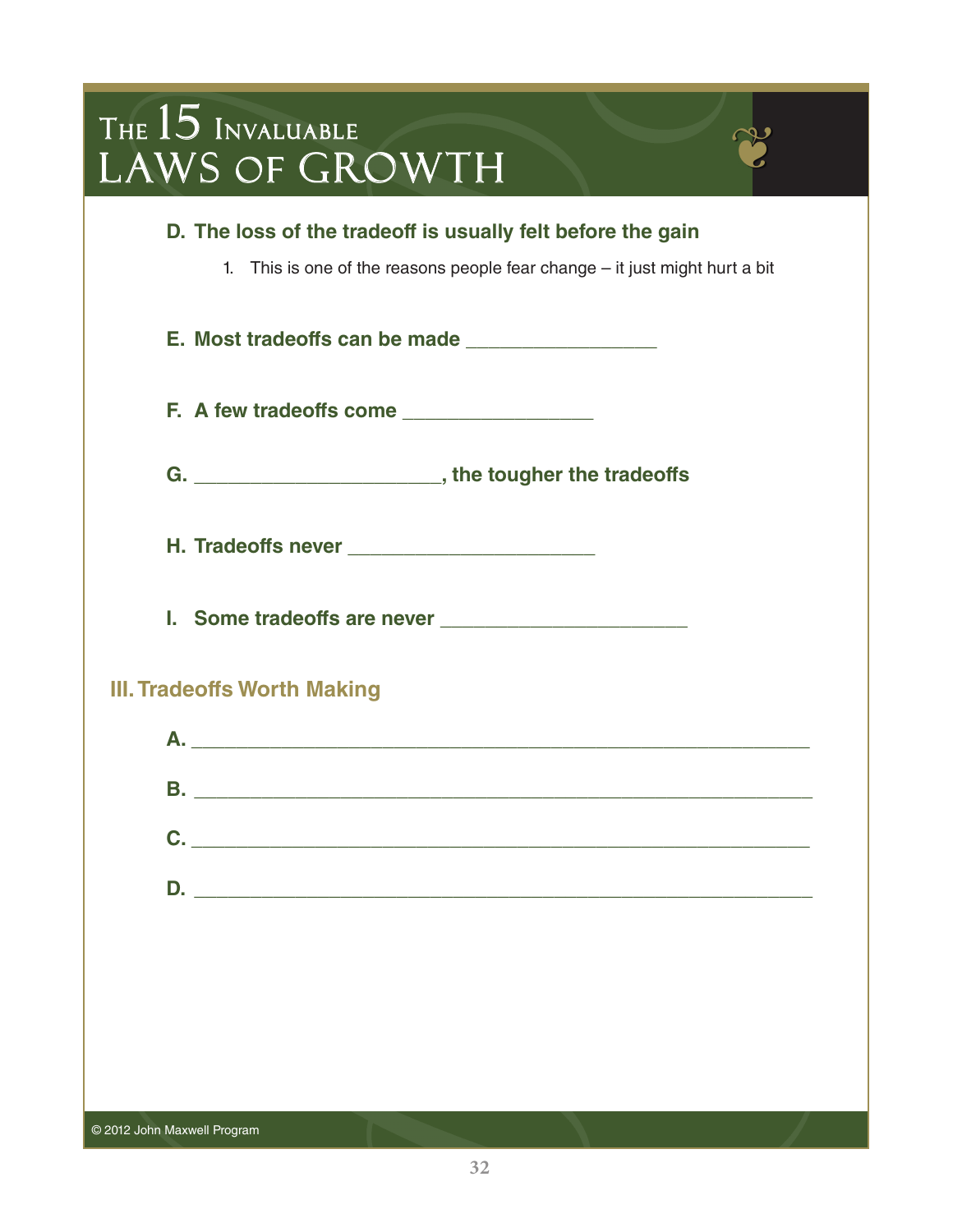

*(Specific Steps to Amazing Growth)* 

#### **• Write your own personal list of tradeoff principles**

Use the list in this chapter to begin this list:

- 1. I am willing to give up financial security today for potential tomorrow
- 2. I am willing to give up immediate gratification for personal growth
- 3. I am willing to give up the fast life for the good life
- 4. I am willing to give up security for significance
- 5. I am willing to give up addition for multiplication
- **As important as tradeoffs, is knowing what you are not willing to tradeoff. List some things for which there will be no compromise.**
- **As you list the "No Compromise" areas, also develop some safety measures that will ensure you never stray from these priorities.**
- **What trade do you need to make today? What is your next level, and what will it cost you to get there?**

**Read the next chapter this week –** *The Law of Curiosity*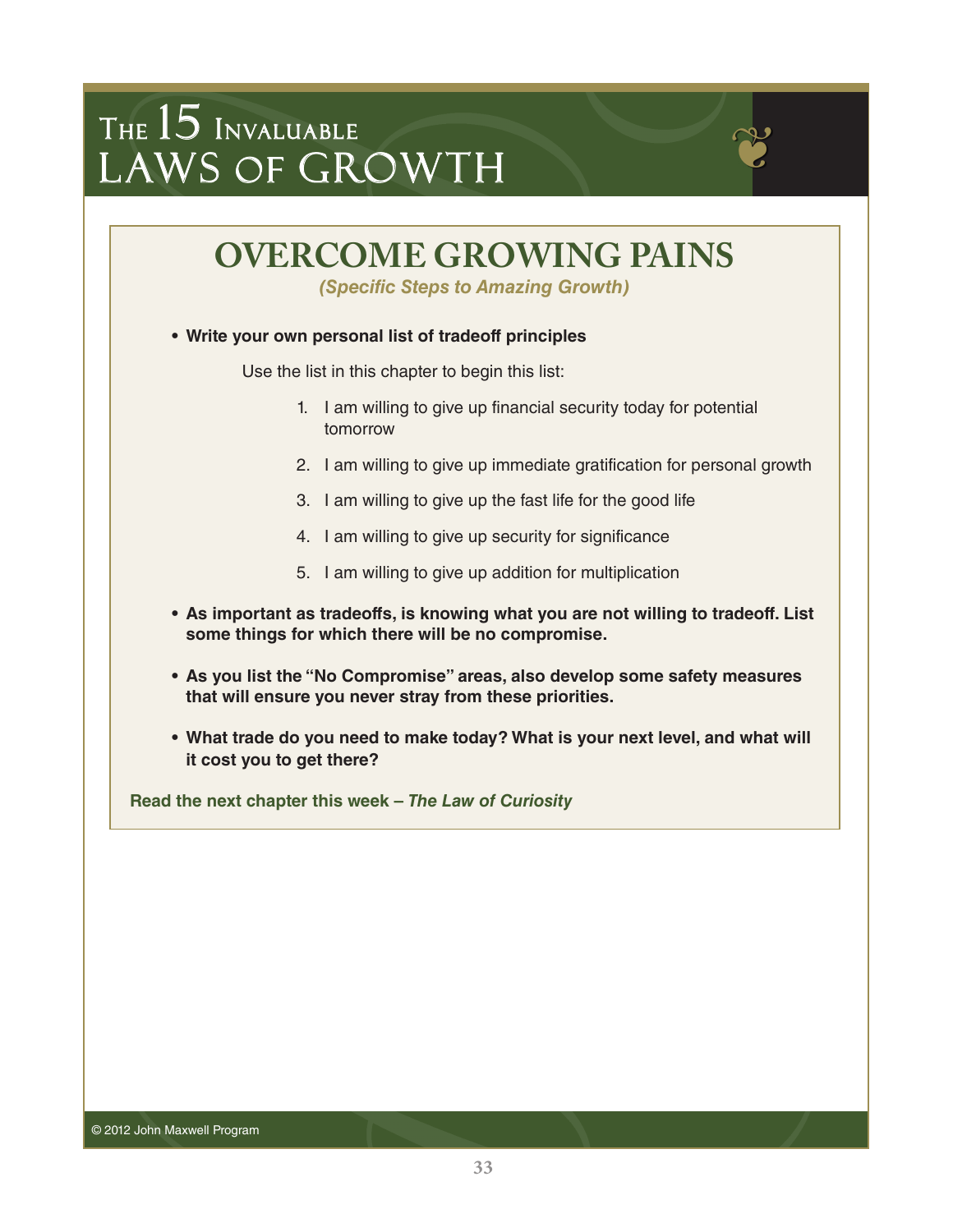| THE $15$ Invaluable |  |
|---------------------|--|
| LAWS OF GROWTH      |  |

### **LAW 12 — MEETING 12 The Law of Curiosity**

*Growth Is Stimulated By Asking Why?*

- **I. Where Does Curiosity Come From?**
- **II. How To Cultivate Curiosity**

**A. \_\_\_\_\_\_\_\_\_\_\_\_\_\_ you can be curious**

**B. Have a** *All <b>Have a All <b>H* 

**C. Make \_\_\_\_\_\_\_\_ your favorite word**

**D. Spend time with other \_\_\_\_\_\_\_\_\_\_\_\_\_\_\_\_\_\_\_**

**E. \_\_\_\_\_\_\_\_\_\_\_\_\_\_\_\_\_\_\_ new every day**

**F. Partake in the \_\_\_\_\_\_\_\_\_\_\_\_\_\_\_\_\_\_\_\_\_\_**

**G. Stop looking for \_\_\_\_\_\_\_\_\_\_\_\_\_\_\_\_\_\_\_\_\_\_**

- 1. Instead of saying, "If it ain't broke, don't fix it, ask these questions:
	- a. If it ain't broke, how can do it better?
	- b. If it ain't broke, what is likely to break in the future?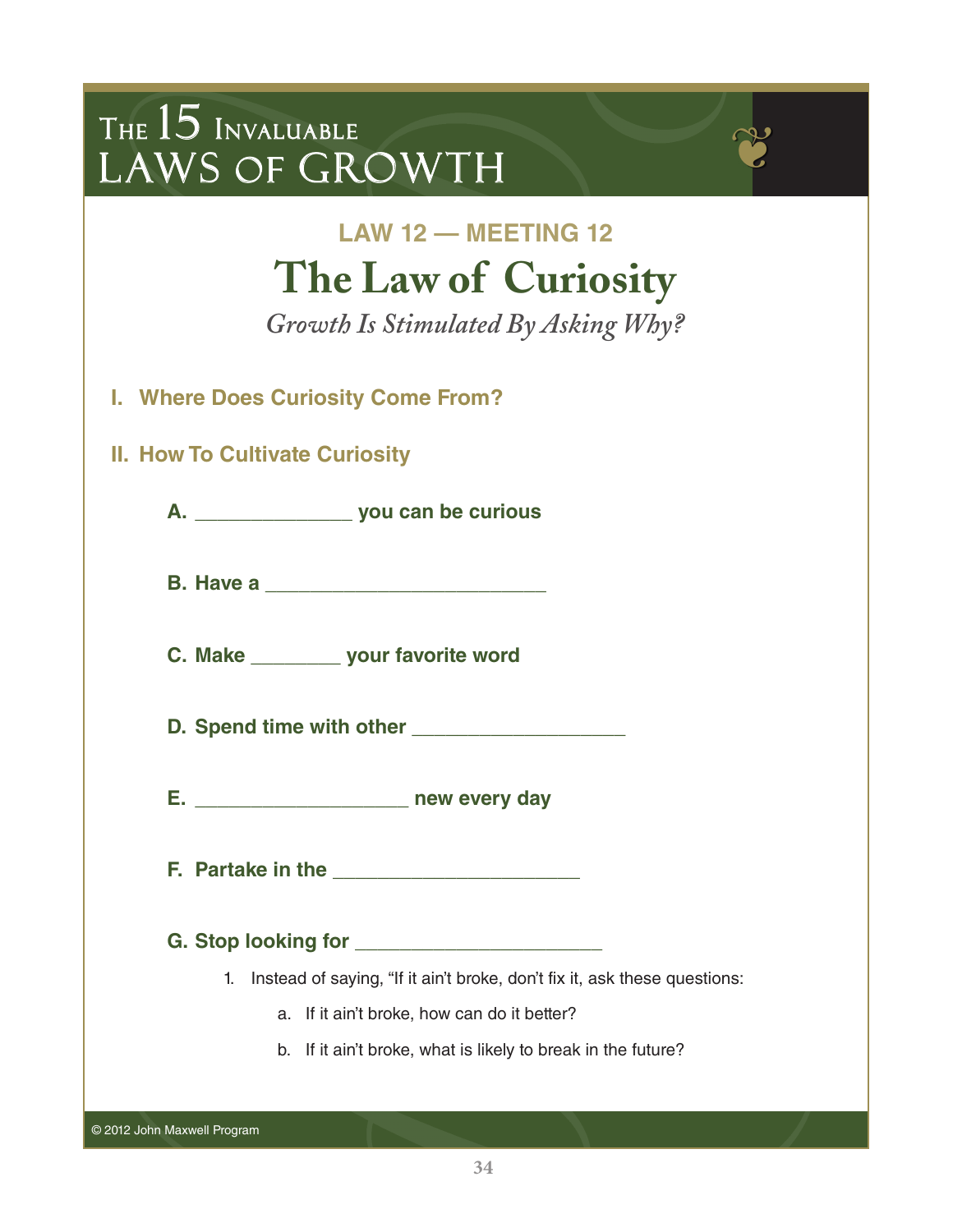| THE 15 INVALUABLE<br>LAWS OF GROWTH                                                                |  |
|----------------------------------------------------------------------------------------------------|--|
| I. Get out of ________________<br><u>J. ___________________________</u>                            |  |
| Ш.<br><b>Curiosity: The Key To Growth</b><br>A. While we can be happy with answers and milestones, |  |
| B. Put ________________ on your curiosity                                                          |  |
| <b>STATE OF BUILDING</b>                                                                           |  |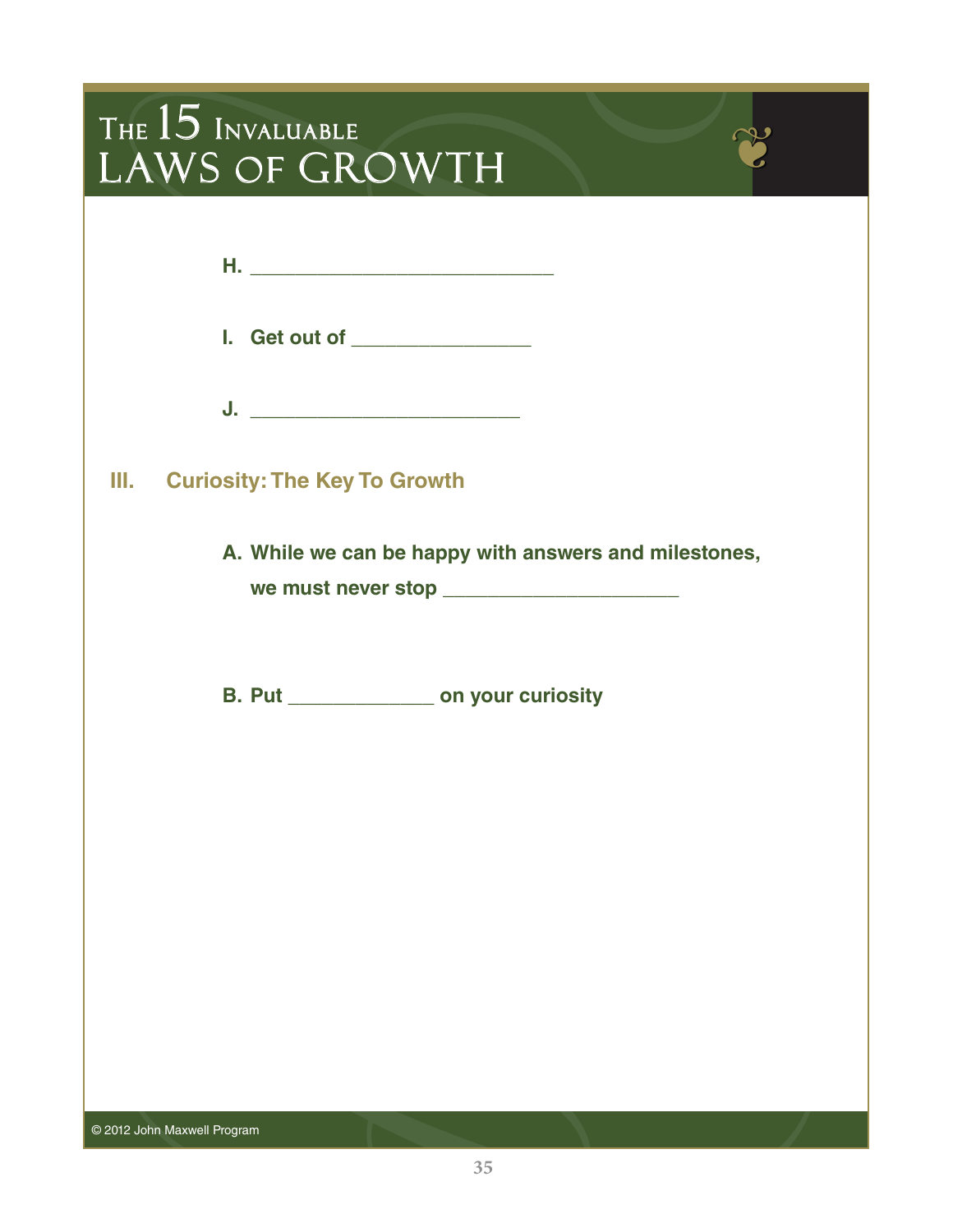### **OVERCOME GROWING PAINS**

*(Specific Steps to Amazing Growth)* 

**Ask these questions of yourself:** 

- **1. Do you believe you can be curious?**
- **2. Do you have a beginner's mindset?**
- **3. Have you made WHY your favorite word?**
- **4. Do you spend time with curious people?**
- **5. Do you learn something new every day?**
- **6. Do you partake in the fruit of failure?**
- **7. Have you stopped looking for THE right answer?**
- **8. Have you gotten over yourself?**
- **9. Do you get out of the box?**
- **10. Are you enjoying your life?**

**Read the next chapter this week –** *The Law of Modeling*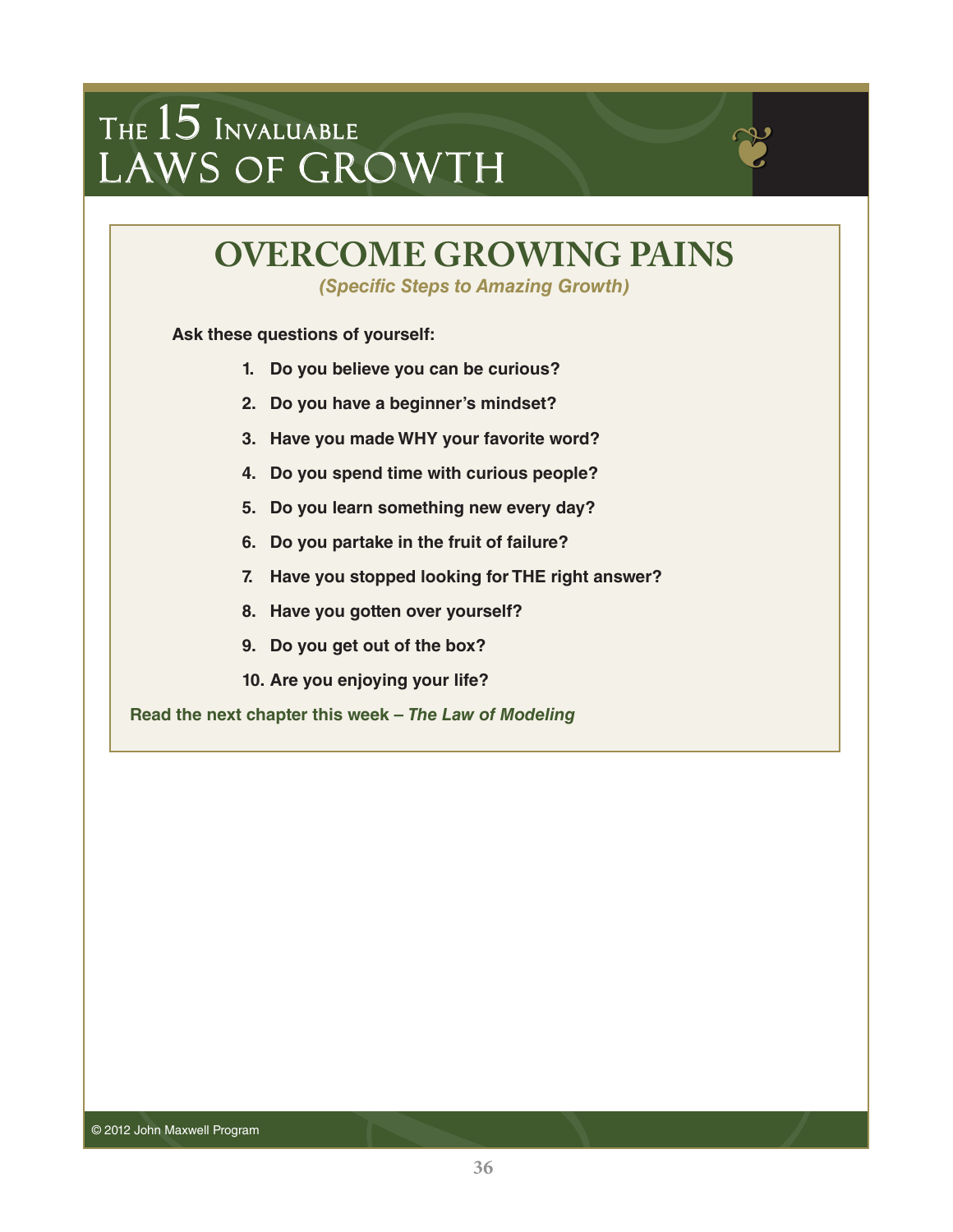### **LAW 13 — MEETING 13 The Law of Modeling**

*It's Hard to Improve When You have No One But Yourself to Follow*

- **I. Discuss This Notion:** *You can only grow as much as YOU can – what now?*
- **II. Whom Should I follow?**

**A. A good mentor is a \_\_\_\_\_\_\_\_\_\_\_\_\_\_\_\_\_\_\_\_\_\_**

**B. A good mentor is \_\_\_\_\_\_\_\_\_\_\_\_\_\_\_\_\_\_\_\_\_\_**

**C. A good mentor has \_\_\_\_\_\_\_\_\_\_\_\_\_\_\_\_\_\_\_\_\_\_**

**D. A good mentor \_\_\_\_\_\_\_\_\_\_\_\_\_\_\_\_\_\_\_\_\_\_**

**E. A good mentor provides \_\_\_\_\_\_\_\_\_\_\_\_\_\_\_\_\_\_\_\_\_\_\_\_\_\_\_\_**

**\_\_\_\_\_\_\_\_\_\_\_\_\_\_\_\_\_\_\_\_\_\_\_\_\_\_\_\_\_\_\_\_\_\_\_\_\_\_\_\_\_\_\_\_**

**F. A good mentor is a coach who**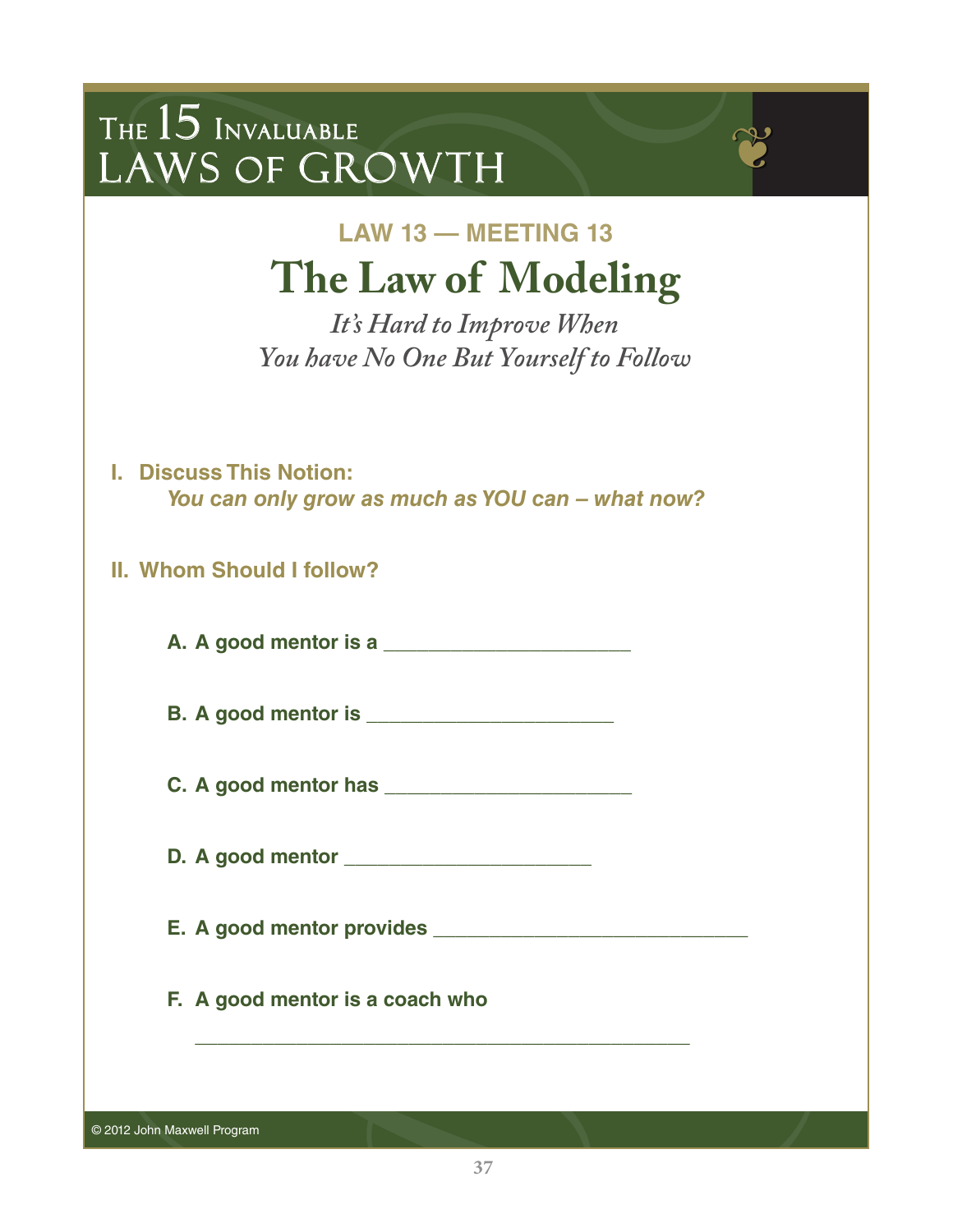- a. Consider some these names for 'coach" from other cultures: (all of which mean *one who goes before and shows the way*.)
	- a. Sensei one who has traveled further down the path
	- b. Guru "gu" darkness, "ru" someone who brings light to darkness
	- c. Lama one with spiritual authority
	- d. Maestro a master of music
	- e. Tutor a private teacher
	- f. Guide one who shows the way
	- g. Mentor a wise and trusted counselor

### **III. Characteristics of a Coach**

- \_\_\_\_\_\_\_\_\_\_\_\_\_\_\_\_\_ for people they coach
- Observe their \_\_\_\_\_\_\_\_\_\_\_\_\_\_\_\_\_\_\_\_\_\_\_\_\_\_\_\_\_\_\_\_\_\_\_\_\_\_\_\_\_\_\_\_\_\_
- Align them with their \_\_\_\_\_\_\_\_\_\_\_\_\_\_\_\_\_\_\_\_\_\_\_\_\_\_\_\_\_\_\_\_\_\_\_\_\_
- \_\_\_\_\_\_\_\_\_\_\_\_\_\_\_\_\_\_\_\_\_\_\_\_\_\_\_\_\_\_\_\_\_\_\_\_\_\_\_\_ about their performance
- Help them improve their \_\_\_\_\_\_\_\_\_\_\_\_\_\_\_\_\_\_\_\_\_\_\_\_\_\_\_\_\_\_\_\_\_\_\_\_\_

#### **A. The Law of Modeling states that YOU need**

**\_\_\_\_\_\_\_\_\_\_\_\_\_\_\_\_\_\_\_\_\_\_\_\_\_\_\_\_\_\_\_\_\_\_\_\_\_\_**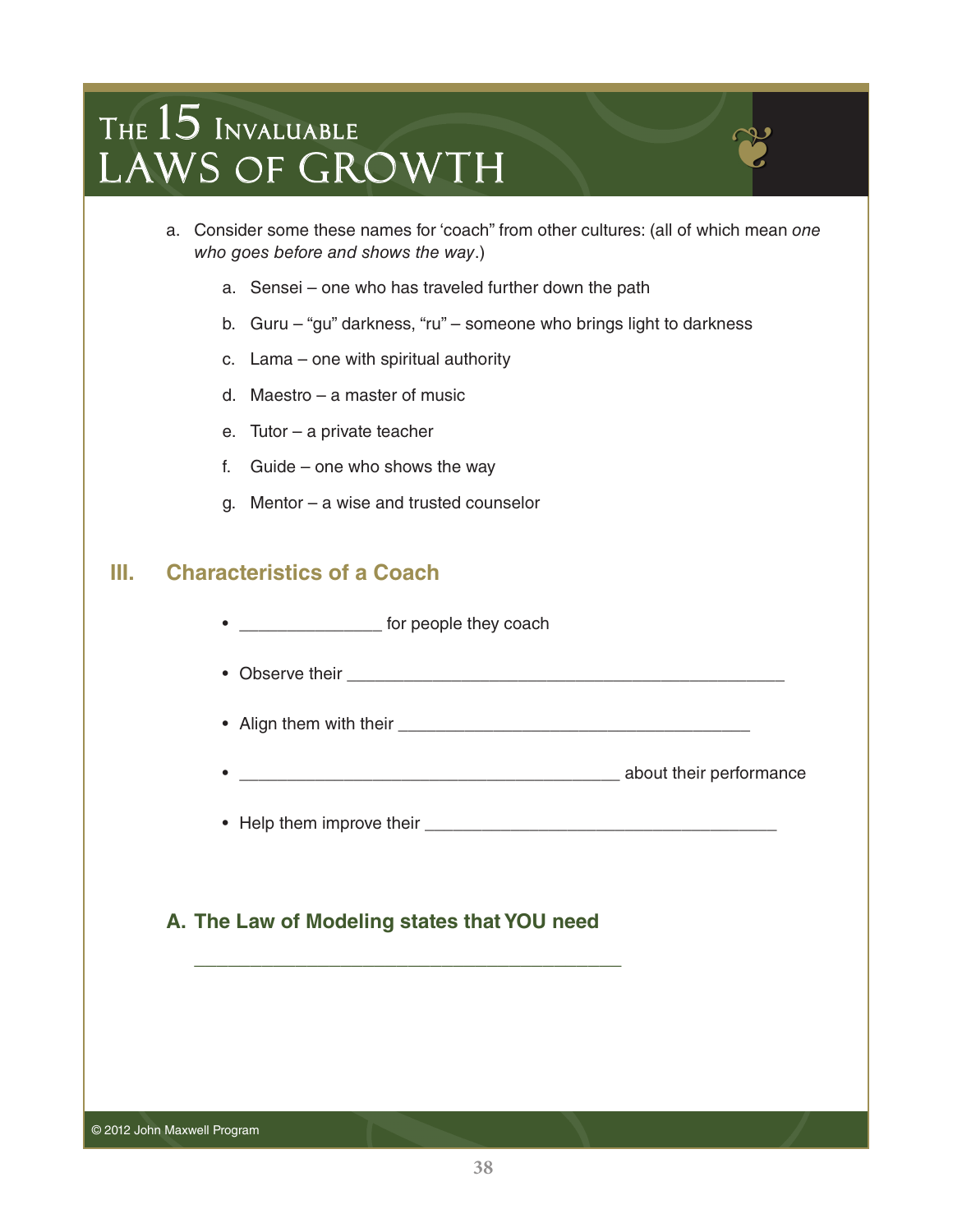

*(Specific Steps to Amazing Growth)* 

- **For real growth to occur in your life, find a next-step mentor.**
- **Before you meet with your mentor or coach, have at least five thoughtful questions ready for him or her.**
- **Make a list of specific areas of your life you want to discuss. Remember, this is not counseling, but coaching for the future.**
- **Find even distant mentors you can follow**

**Read the next chapter this week –** *The Law of Expansion*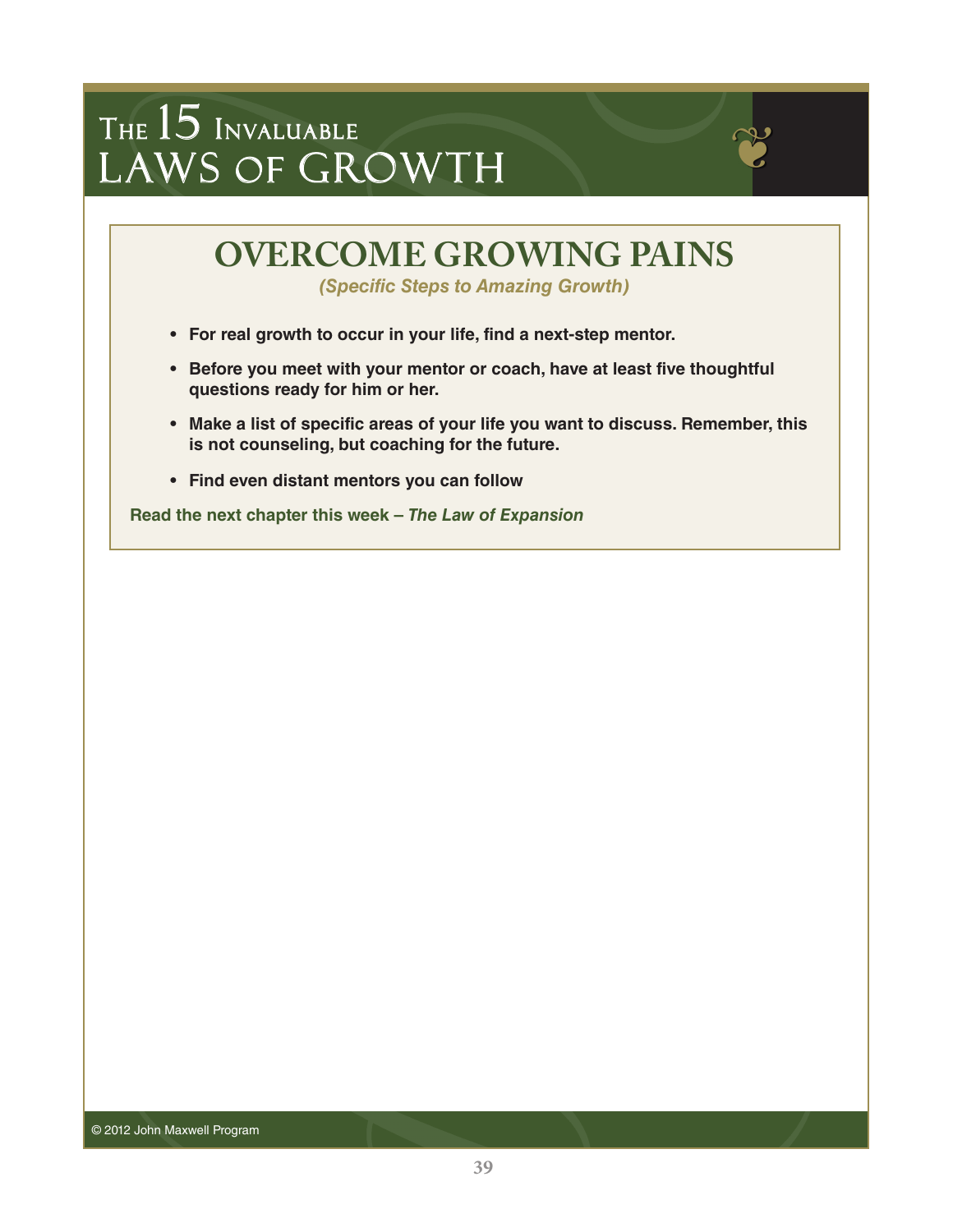| THE $15$ Invaluable<br>LAWS OF GROWTH                         |  |
|---------------------------------------------------------------|--|
| <b>LAW 14 - MEETING 14</b>                                    |  |
| The Law of Expansion                                          |  |
| Growth Always Increases Your Capacity                         |  |
| I. How to Increase Your Thinking Capacity                     |  |
|                                                               |  |
| 1. Ask these question about what works:                       |  |
| a. What am I required to do?                                  |  |
| b. What gives me the greatest return?                         |  |
| c. What gives me the greatest reward?                         |  |
| B. Stop thinking can I? Start thinking _______________        |  |
|                                                               |  |
| II. How To increase Your Capacity for Action                  |  |
| A. Stop doing only those things you have done and start doing |  |
| those things you ______________________.                      |  |
| B. Stop doing what is expected of you and start doing         |  |
| C. Stop doing important things occasionally and start         |  |
|                                                               |  |

©2011 by Maximum Impact<sup>®</sup>

 $The$  JOHN MAXWELL  $$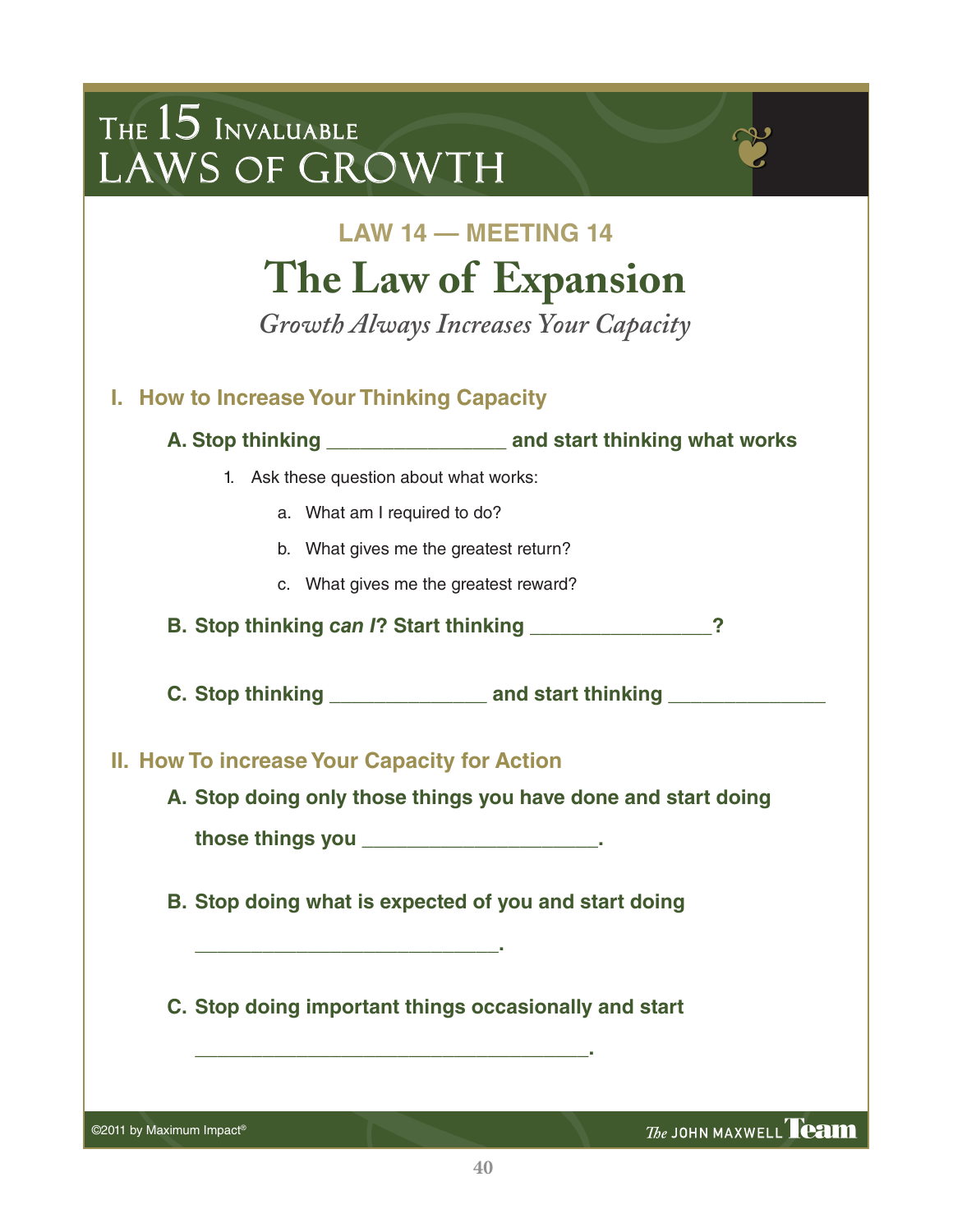- **A. Your impact is a \_\_\_\_\_\_\_\_\_\_\_\_\_\_\_\_\_\_\_\_\_\_\_\_\_\_\_\_\_\_\_\_\_\_\_\_**
- **B. There is \_\_\_\_\_\_\_\_\_\_\_\_\_\_\_\_\_\_\_\_\_\_\_\_ that determines your future – Your capacity must grow.**

**C. Ask yourself \_\_\_\_\_\_\_\_\_\_\_\_\_\_\_\_\_\_\_\_\_\_\_\_\_\_\_\_\_\_\_\_\_\_\_\_**

**– now ask yourself where you would \_\_\_\_\_\_\_\_\_\_\_\_\_\_\_**

**\_\_\_\_\_\_\_\_\_\_\_\_\_\_\_\_\_. That difference is the limits of your capacity.**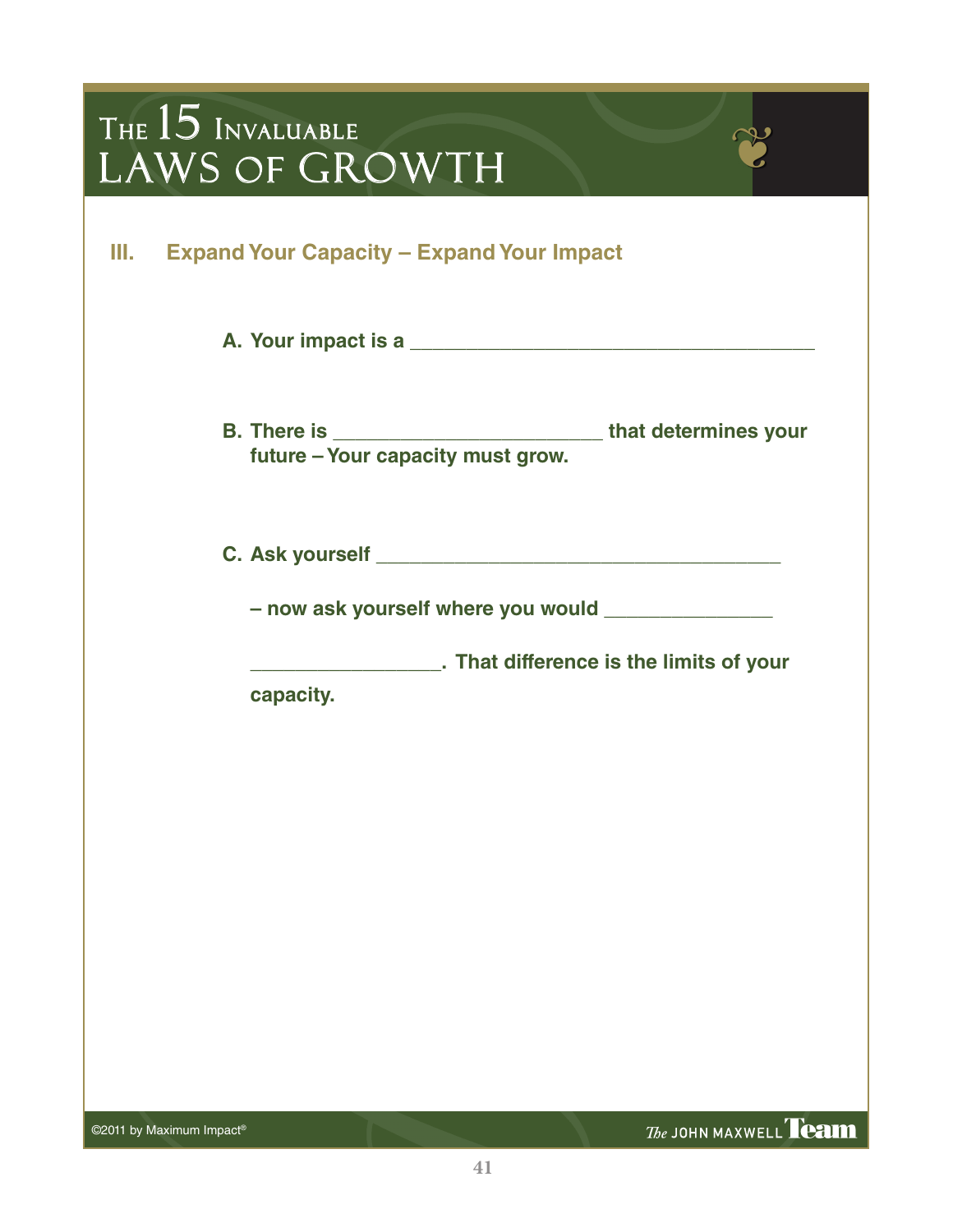

*(Specific Steps to Amazing Growth)* 

- **Have you made the transition from "I Can't!" or "Can I? To "How Can I?"**
- **Do some dreaming and then ask yourself:**

If I knew I could not fail, what would I attempt?

If I had no limitations, what would I like to do?

If money were not an issue, what would I be doing with my life?

- **Do these things seem impossible, or possible? If they seem possible, then you are ready to expand.**
- **Give yourself an effectiveness audit so that you can be sure you are thinking WHAT WORKS instead of MORE WORK.**
- **Think about your own behavioral patterns. What is working and what do you need to adjust? Use the criteria of "Required, Return, Reward" to help you make the needed adjustments.**

**Read the next chapter this week –** *The Law of Contribution*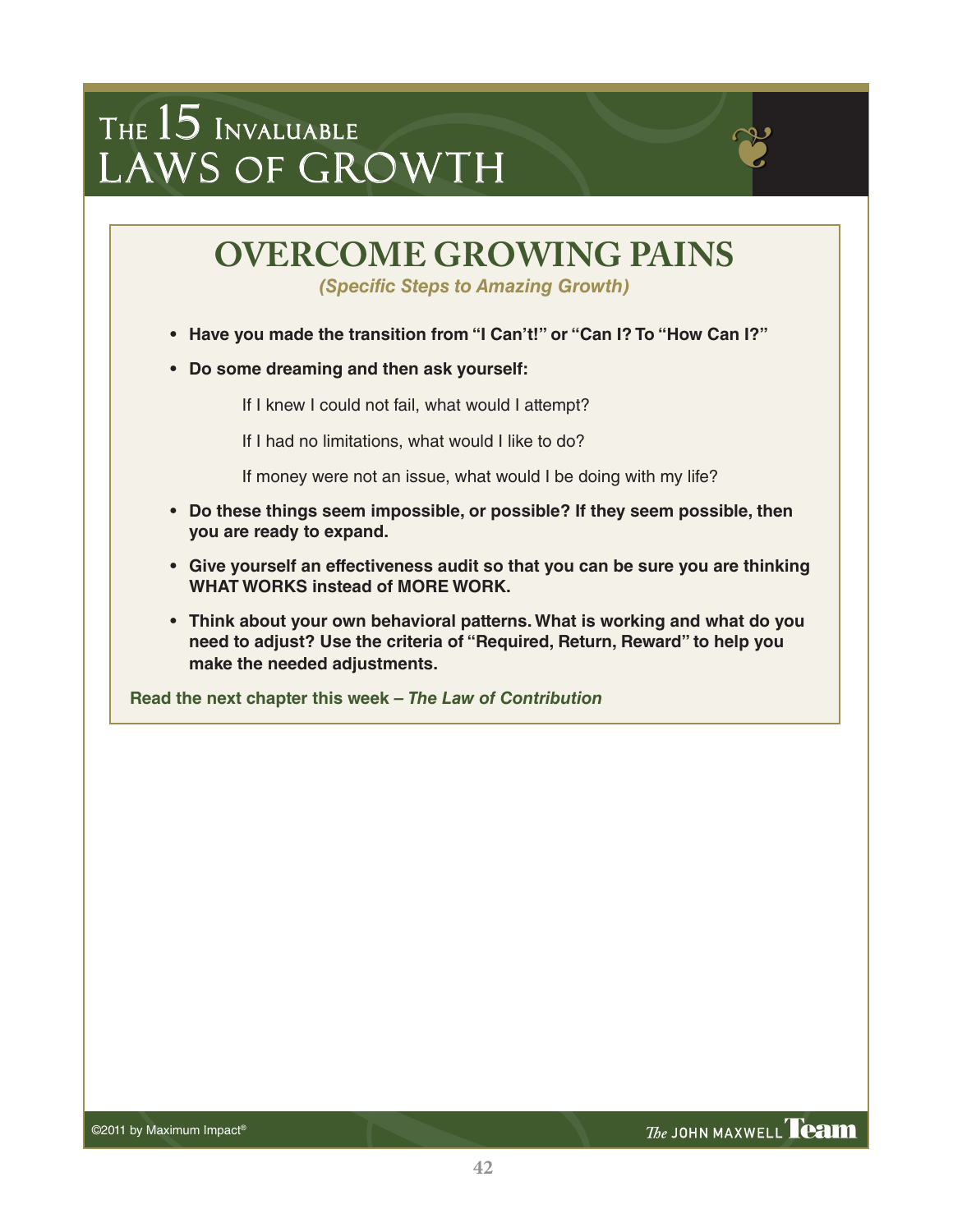| THE $15$ Invaluable<br>LAWS OF GROWTH                                                                                      |
|----------------------------------------------------------------------------------------------------------------------------|
| <b>LAW 15 - MEETING 15</b><br>The Law of Contribution<br>Growing Yourself Enables You To Grow Others                       |
| <b>I. Adding Value To Others</b>                                                                                           |
|                                                                                                                            |
|                                                                                                                            |
|                                                                                                                            |
| <b>II. Be A River, Not A Reservoir</b><br>These questions are excellent for identifying someone who can encourage us to be |
| our best:                                                                                                                  |
| A. Who _____________ you and offers you a baseline of wisdom?                                                              |
| B. Who _______________ you to aspire to be a better person?                                                                |
| C. Who $\frac{\ }{\ }$ you to think?                                                                                       |
| D. Who _______________ on your dreams?                                                                                     |
| E. Who ____________ enough to rebuke you?                                                                                  |
| F. Who is __________ when you have failed?                                                                                 |
| G. Who ________________________ in pressurized moments without being asked?                                                |
| H. Who _________________________ and laughter into your life?                                                              |
|                                                                                                                            |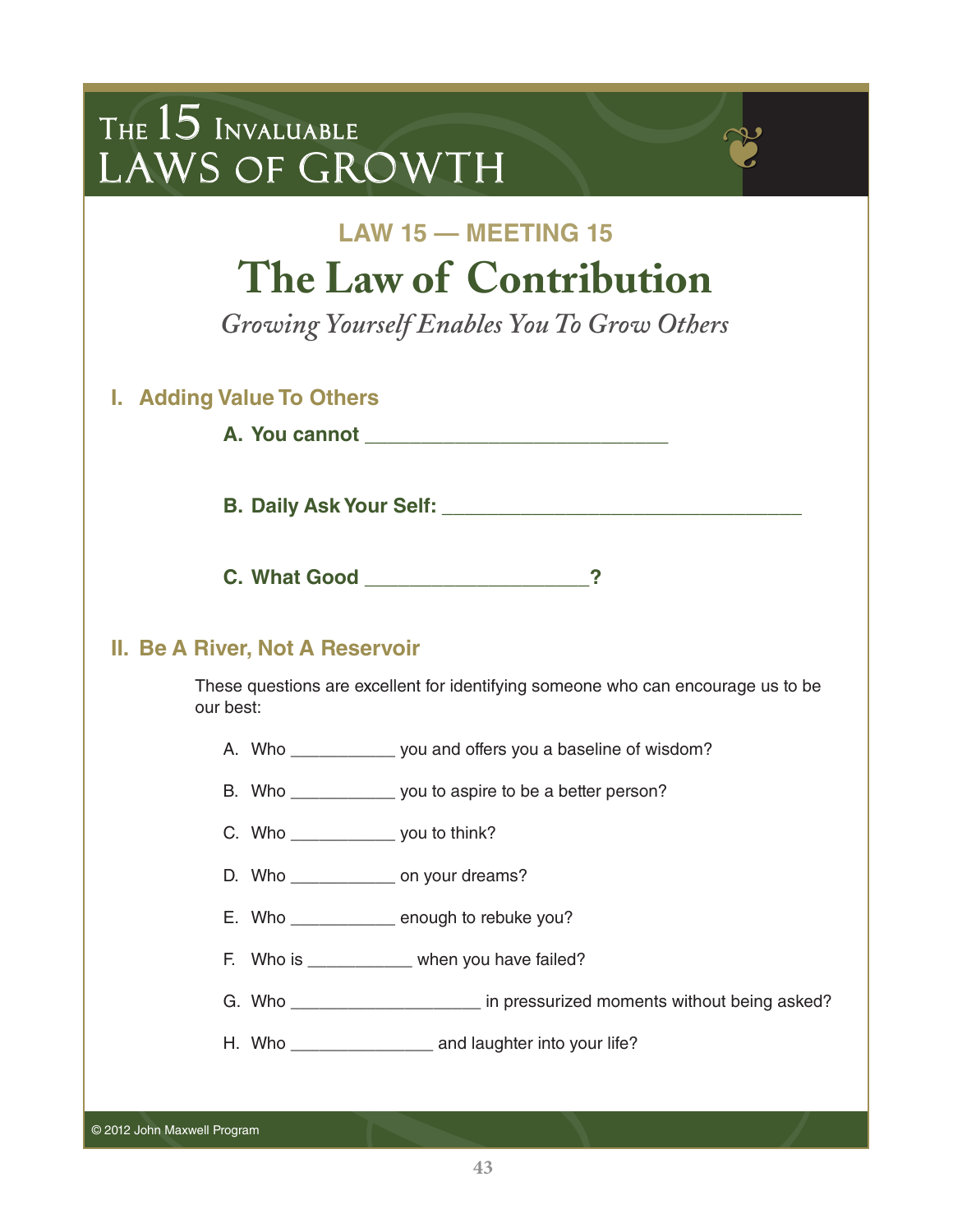| THE $15$ Invaluable<br>LAWS OF GROWTH                                                                                                                                                                                                                                                                   |  |
|---------------------------------------------------------------------------------------------------------------------------------------------------------------------------------------------------------------------------------------------------------------------------------------------------------|--|
| J. Who _______________ you to seek faithfully after God?<br>K. Who ________________ you unconditionally?<br>Now, turn these questions around on yourself and reflect how YOU can be this<br>person to someone else.<br>Ш.<br><b>Making The Right Contribution Choices</b><br>$C.$ $\qquad \qquad$<br>D. |  |
| © 2012 John Maxwell Program                                                                                                                                                                                                                                                                             |  |